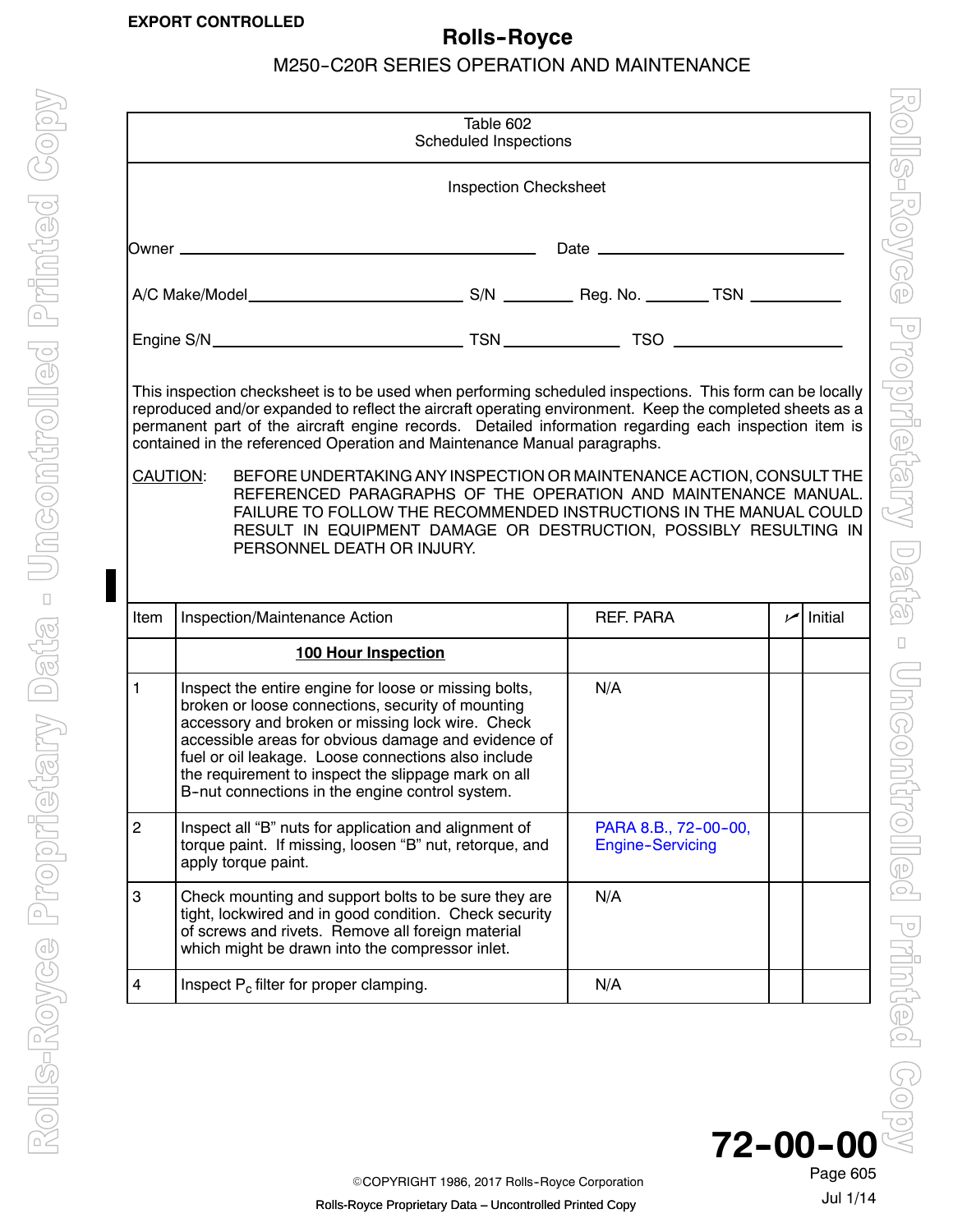### M250-C20R SERIES OPERATION AND MAINTENANCE

<span id="page-1-0"></span>

|                 | Table 602<br>Scheduled Inspections (cont)                                                                                                                                                                                                                                                                                                                                                                                                                                                                                                                                                            |                                                   |                              |
|-----------------|------------------------------------------------------------------------------------------------------------------------------------------------------------------------------------------------------------------------------------------------------------------------------------------------------------------------------------------------------------------------------------------------------------------------------------------------------------------------------------------------------------------------------------------------------------------------------------------------------|---------------------------------------------------|------------------------------|
| Item            | Inspection/Maintenance Action                                                                                                                                                                                                                                                                                                                                                                                                                                                                                                                                                                        | <b>REF. PARA</b>                                  | $\sqrt{\phantom{a}}$ Initial |
|                 | 100 Hour Inspection (cont)                                                                                                                                                                                                                                                                                                                                                                                                                                                                                                                                                                           |                                                   |                              |
| 5               | Remove the Scroll-to-P <sub>c</sub> Filter Tube Assembly at both<br>ends and inspect for cracks using 10x power glass. Pay<br>particular attention to the flared ends of the tube for<br>cracks, and to the areas beneath the floating ferrules for<br>fretting damage. Tubes found to contain cracks and/or<br>excessive fretting damage are to be replaced by new<br>parts of the same part number as removed.                                                                                                                                                                                     | N/A                                               |                              |
|                 | Excessive fretting is present when the ferrule has chafed the tube sufficiently to wear a<br><u>NOTE:</u><br>step in the tube that can be felt with a thumbnail or other inspection aid.                                                                                                                                                                                                                                                                                                                                                                                                             |                                                   |                              |
| 6               | With the Scroll-to-P <sub>c</sub> Tube assembly still removed and<br>using a 10x power glass, inspect the elbow in the<br>compressor scroll for distress, cracks, and proper<br>alignment. No cracks are permissible.                                                                                                                                                                                                                                                                                                                                                                                | N/A                                               |                              |
| $\overline{7}$  | Check accessible fuel system components, lines, and<br>connections for security,<br>damage or leakage.<br>Accomplish with the boost pump on, if available.<br>Remove, visually inspect and clean if visual condition<br>dictates.                                                                                                                                                                                                                                                                                                                                                                    | PARA 2., 73-00-00                                 |                              |
| 8               | (M250-C20R/2(SP) engines only)                                                                                                                                                                                                                                                                                                                                                                                                                                                                                                                                                                       |                                                   |                              |
| <b>CAUTION:</b> | WHEN THERE IS EVIDENCE THAT THE FUEL PUMP FILTER HAS BEEN BYPASSED, THE<br>GAS PRODUCER FUEL CONTROL INLET FILTER, THE FUEL NOZZLE FILTER, THE<br>GOVERNOR FILTER AND THE HIGH PRESSURE FUEL FILTER, IF APPLICABLE, MUST BE<br>(REFER TO SPECIAL INSPECTIONS, 72-00-00, TABLE 604) IF ANY<br>CLEANED.<br>CONTAMINATION IS FOUND IN THE FUEL NOZZLE FILTER, THIS WILL REQUIRE THAT<br>THE FUEL CONTROL BE SENT TO AN AUTHORIZED REPAIR FACILITY FOR INTERNAL<br>CLEANING. REFERENCE MUST ALSO BE MADE TO THE AIRFRAME MAINTENANCE<br>MANUAL FOR FUEL SYSTEM MAINTENANCE FOLLOWING FUEL CONTAMINATION. |                                                   |                              |
|                 | Check for extension of impending fuel filter<br>a.<br>bypass indicator. If indicator has extended, and<br>replace the fuel filter, reset indicator and inspect<br>and clean the fuel control inlet filter and<br>inspect the fuel nozzle filter for contamination.                                                                                                                                                                                                                                                                                                                                   | PARA 1.D., 73-10-05<br>and<br>PARA 4.A., 73-20-02 |                              |
|                 | If indicator has not extended, drain the filter bowl<br>b.<br>and inspect the drained fuel for water and other<br>forms of contamination; then purge air from the<br>fuel system.                                                                                                                                                                                                                                                                                                                                                                                                                    | PARA 2.D., 73-00-00                               |                              |

**72--00--00**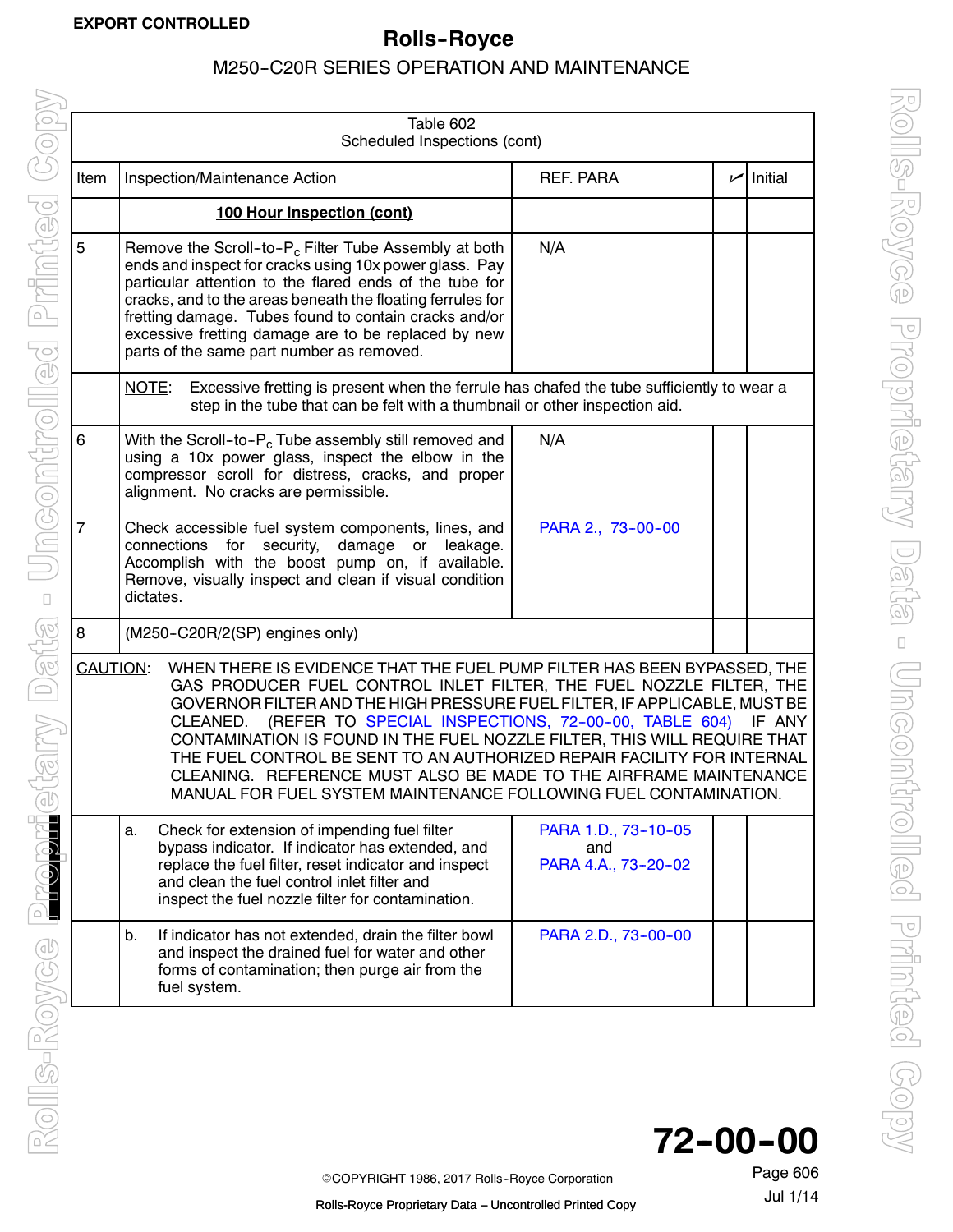### M250--C20R SERIES OPERATION AND MAINTENANCE

<span id="page-2-0"></span>

|                 | Table 602<br>Scheduled Inspections (cont)                                                                                                                                                                                                                                                                        |                                                               |     |         |
|-----------------|------------------------------------------------------------------------------------------------------------------------------------------------------------------------------------------------------------------------------------------------------------------------------------------------------------------|---------------------------------------------------------------|-----|---------|
| Item            | Inspection/Maintenance Action                                                                                                                                                                                                                                                                                    | <b>REF. PARA</b>                                              | اسم | Initial |
|                 | 100 Hour Inspection (cont)                                                                                                                                                                                                                                                                                       |                                                               |     |         |
| 9               | Check fuel control and power turbine governor<br>linkage for freedom of operation, full travel and proper<br>rigging. Check security of linkage for loose or worn<br>linkage and linkage bolts.                                                                                                                  | PARA 2.E., 73-20-02<br>and<br>PARA 2.C., 73-20-01             |     |         |
| 10              | Inspect compressor inlet guide vanes and visible<br>blades and vanes for foreign object damage.                                                                                                                                                                                                                  | N/A                                                           |     |         |
| 11              | Clean compressor with chemical wash solution as re-<br>quired if operating in a smoggy area or if operating in<br>conditions with airborn pollutants.                                                                                                                                                            | PARA 6., 72-30-00                                             |     |         |
| 12 <sub>2</sub> | Inspect the compressor scroll for cracks or breaks at<br>the anti-ice air valve and customer bleed port. If<br>cracks or breaks are detected, check engine for pos-<br>sible vibration causes.                                                                                                                   | PARA $1.D.(2)$ , this<br>Section                              |     |         |
| 13              | Visually inspect compressor discharge tubes for<br>cracks, damage, deterioration or corrosion using a<br>bright light and mirror as necessary. The compressor<br>discharge tubes do not have to be removed. Perform<br>a Leak Tec check for the installed compressor dis-<br>charge tubes and FPI removed tubes. | PARA 4.A., 72-40-00                                           |     |         |
| 14              | Inspect the anti-icing valve (all models) and $N2$ over-<br>speed solenoid valve (M250-C20R, -C20R/1,<br>-C20R/1(RS) only) for loose, chafed, frayed or broken<br>wires, loose connectors, and security of attachment.                                                                                           | PARA 3., 75-10-01<br>and<br>PARA 5. and 6.,<br>$73 - 21 - 00$ |     |         |
| 15              | Deleted                                                                                                                                                                                                                                                                                                          |                                                               |     |         |
| 16              | Check anti-ice valve for security, worn parts and<br>proper operation. Valve need not be removed or dis-<br>assembled unless a problem is detected.                                                                                                                                                              | PARA 3., 75-10-01                                             |     |         |
| 17              | Inspect compressor mount inserts for looseness or<br>oil leakage. Replace if loose and check engine for<br>possible vibration causes.                                                                                                                                                                            | PARA 4.E., 72-60-00<br>and<br>PARA 1.D.(2),<br>this Section   |     |         |
| 18              | Inspect the turbine support assemblies and engine<br>exhaust ducts for condition of welded joints, for cracks<br>and buckling. Check exhaust duct clamps for proper<br>installation, condition, and torque.                                                                                                      | PARA 7.A., 72-50-00                                           |     |         |
| 18A             | Deleted                                                                                                                                                                                                                                                                                                          |                                                               |     |         |

**72--00--00**

Page 607 Jul 1/19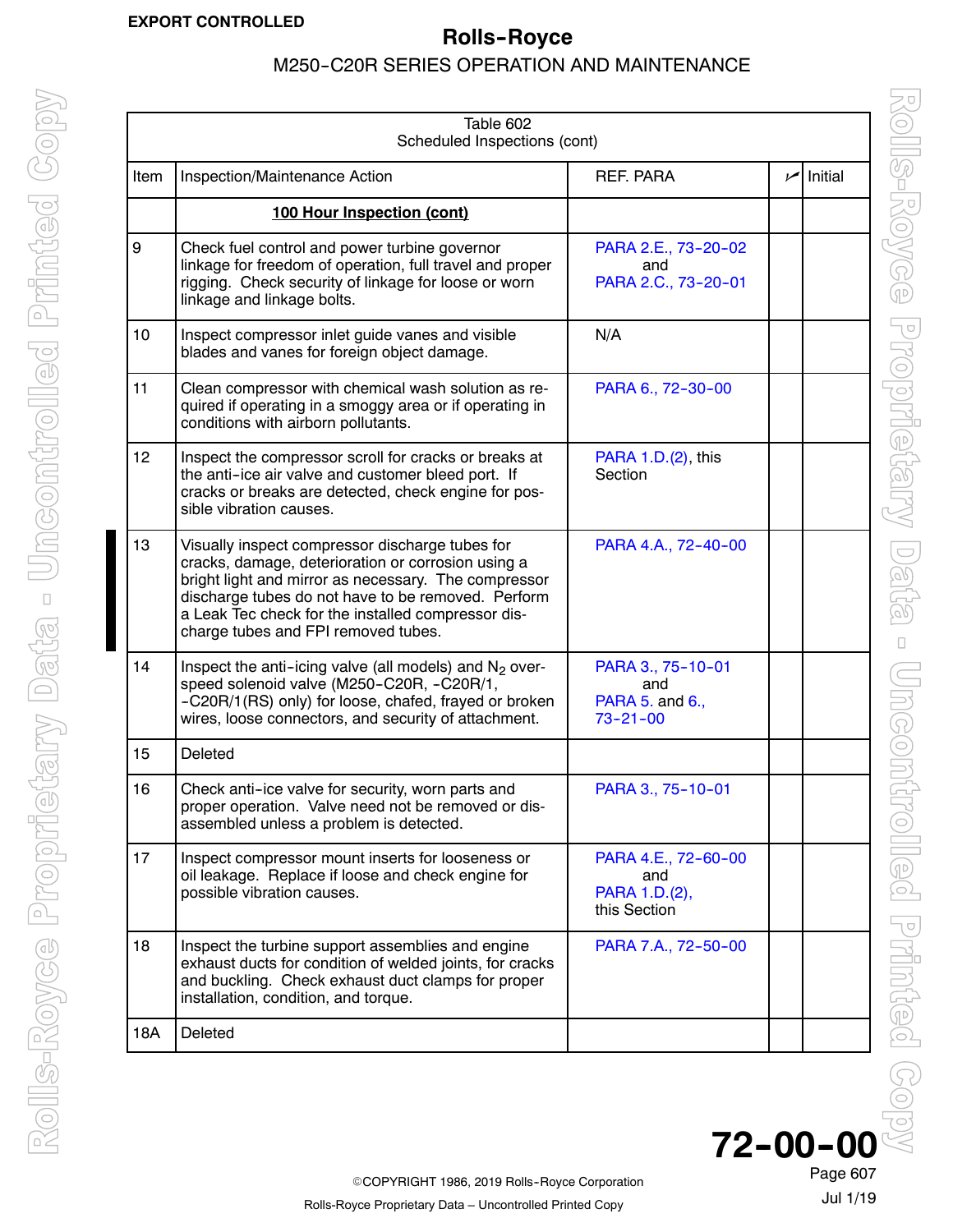# M250-C20R SERIES OPERATION AND MAINTENANCE

<span id="page-3-0"></span>

|        | 100 Hour Inspection (cont)                                                                                                                                                                                                                                                                                                                                                                                                                  |                                                  |  |
|--------|---------------------------------------------------------------------------------------------------------------------------------------------------------------------------------------------------------------------------------------------------------------------------------------------------------------------------------------------------------------------------------------------------------------------------------------------|--------------------------------------------------|--|
| $19*$  | Drain the oil system and refill.                                                                                                                                                                                                                                                                                                                                                                                                            | N/A                                              |  |
|        | Oil changed at:<br>100 hours:<br>200 hours:<br>300 hours:<br>600 hours:                                                                                                                                                                                                                                                                                                                                                                     | PARA 10.C., 72-00-00,<br><b>Engine-Servicing</b> |  |
|        | The maximum oil change interval is 100 hours or 6<br>months, whichever occurs first. This limit can be<br>extended if the following conditions are met.                                                                                                                                                                                                                                                                                     |                                                  |  |
|        | If an external scavenge oil filter system is<br>А.<br>installed the oil change interval can be increased to<br>200 hours or 6 months, whichever occurs first.                                                                                                                                                                                                                                                                               |                                                  |  |
|        | В.<br>With an approved HTS (Third Generation Oil),<br>but no external scavenge oil filter system, the oil<br>change interval can be increased to 300 hours or 12<br>months, whichever occurs first.                                                                                                                                                                                                                                         |                                                  |  |
|        | C.<br>With an approved HTS (Third Generation Oil),<br>and an external scavenge oil filter system is installed,<br>the oil change interval can be increased to 600 hours<br>or 12 months, whichever occurs first.                                                                                                                                                                                                                            |                                                  |  |
|        | CAUTION: SOME OPERATORS AND/OR HARSH<br>ENVIRONMENTS CAN DICTATE OIL CHANGES AT<br>MORE FREQUENT INTERVALS.                                                                                                                                                                                                                                                                                                                                 |                                                  |  |
|        | NOTE: See oil change flow chart for further detail.<br>(See Figure 601)                                                                                                                                                                                                                                                                                                                                                                     |                                                  |  |
|        | NOTE: External scavenge oil filter systems must have<br>a valid STC (Supplemental Type Certificate).                                                                                                                                                                                                                                                                                                                                        |                                                  |  |
| 19A    | Remove, inspect, and clean the oil filter. Note any<br>accumulation of metal chips, debris, or carbon<br>particles. Conduct further inspection of the lube<br>system and/or engine gear train/bearings if metal<br>chips or debris are found. See Items 19D, 35, 36,<br>37, and 38 below if carbon particles are found.                                                                                                                     | PARA 1.C., 72-60-00                              |  |
| NOTE:  | Follow STC manufacture's recommendations regarding replacement/cleaning of external oil filter<br>elements. Inspect removed elements for any accumulations of metal chips or carbon particles.<br>It can prove helpful to cut apart disposable (paper) filter elements to facilitate this inspection. If<br>chips, debris, or carbon particles are found, proceed with additional inspection/maintenance as<br>outlined in Item 19A, above. |                                                  |  |
| $19B*$ | Inspect and clean the turbine pressure oil check<br>valve.                                                                                                                                                                                                                                                                                                                                                                                  | PARA 2.J., 72-60-00                              |  |



Page 608 Jul 1/14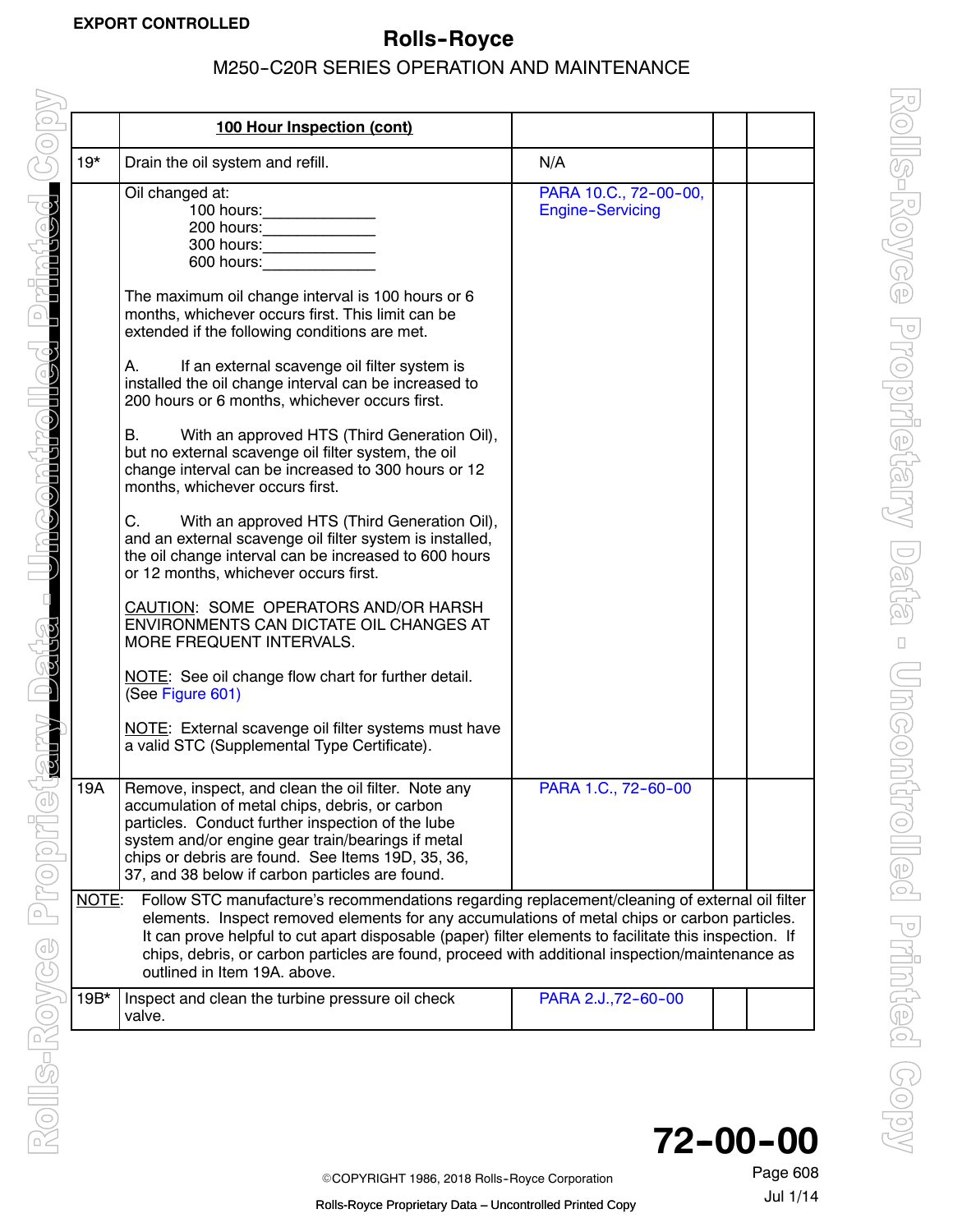# M250--C20R SERIES OPERATION AND MAINTENANCE

<span id="page-4-0"></span>

|         | Table 602<br>Scheduled Inspections (cont)                                                                                                                                                                                                                                                                                                                                                                                                                                                                                     |                                                  |     |         |
|---------|-------------------------------------------------------------------------------------------------------------------------------------------------------------------------------------------------------------------------------------------------------------------------------------------------------------------------------------------------------------------------------------------------------------------------------------------------------------------------------------------------------------------------------|--------------------------------------------------|-----|---------|
| Item    | Inspection/Maintenance Action                                                                                                                                                                                                                                                                                                                                                                                                                                                                                                 | <b>REF. PARA</b>                                 | ممر | Initial |
|         | 100 Hour Inspection (cont)                                                                                                                                                                                                                                                                                                                                                                                                                                                                                                    |                                                  |     |         |
| NOTE:   | Check Valve P/N 23074872 and subsequent part numbers are not applicable to this inspection<br>(these valves are considered "ON CONDITION").                                                                                                                                                                                                                                                                                                                                                                                   |                                                  |     |         |
| $19C*$  | Turbine pressure oil tube screen assembly.<br>Detach the clamp, then disconnect the power turbine<br>pressure oil tube at the connector (tee). Loosen the<br>the tube coupling nut at the fireshield elbow only<br>enough to allow sufficient movement of the tube<br>to enable removal of the screen. At assembly,<br>tighten the connector coupling nut to 200-250 lb in.<br>(23-28 N·m). Tighten the fireshield elbow coupling<br>nut to 80-120 lb in. (9-14 N·m). Tighten the clamp<br>nut to 35-40 lb in. (3.9-4.5 N·m). | N/A                                              |     |         |
| $19D^*$ | Measure the oil flow from the scavenge passage or<br>the external sump of the power turbine and the<br>scavenge passage of the gas producer turbine<br>support. It is recommended that the external<br>sump is not removed for this check.                                                                                                                                                                                                                                                                                    | PARA 6.E., 72-50-00                              |     |         |
| NOTE:   | This step must be performed before draining oil or after the oil system is refilled.                                                                                                                                                                                                                                                                                                                                                                                                                                          |                                                  |     |         |
| NOTE:   | Items designated with an asterisk (*) are to be accomplished on the same intervals as item 19*<br>(Oil Change).                                                                                                                                                                                                                                                                                                                                                                                                               |                                                  |     |         |
| 19E     | Inspect magnetic chip detector plugs.                                                                                                                                                                                                                                                                                                                                                                                                                                                                                         | PARA 10.G., 72-00-00,<br><b>Engine-Servicing</b> |     |         |
| 19F     | Inspect quick disconnect magnetic chip detector plugs<br>and flanged inserts for wear, if installed.                                                                                                                                                                                                                                                                                                                                                                                                                          | PARA 10.G., 72-00-00,<br><b>Engine-Servicing</b> |     |         |
| 19G     | Remove, inspect and clean the fuel nozzle. If no<br>airframe mounted fuel filter is installed, inspect the fuel<br>nozzle filter.                                                                                                                                                                                                                                                                                                                                                                                             | $73 - 10 - 03$                                   |     |         |
| 20      | If installed, inspect the start counter for proper<br>operation (increase in count) and for loose, chafed,<br>frayed, or broken wires, and loose connectors.                                                                                                                                                                                                                                                                                                                                                                  | PARA 1., 74-20-03                                |     |         |
| 21      | (M250-C20R, -C20R/1, -C20R/1(RS) only) Inspect<br>the electrical harness for loose, chafed, frayed, or<br>broken wires, and loose connectors.                                                                                                                                                                                                                                                                                                                                                                                 | PARA 7., 73-21-00                                |     |         |
| 22      | Check the condition of the bleed valve gasket (without<br>removing bleed valve). Replace gasket if air leaks<br>(blowouts) can be detected.                                                                                                                                                                                                                                                                                                                                                                                   | PARA 2., 75-10-02                                |     |         |
| 23      | Visually inspect the outer combustion case (sheet<br>metal and weld seams) for cracks. Pay particular<br>attention to the weld seams in the area of the igniter<br>plugs, dummy plug, drain valves, fuel nozzle bosses,<br>armpit braze patch and adjacent areas. Use a bright<br>light and mirror as necessary. The OCC does not have<br>to be removed. Perform a Leak Tec check for installed<br>OCC's and an FPI for removed OCC's.                                                                                        | PARA 2.B.(1), (2) (3)<br>and (4), 72-40-00       |     |         |
| 24      | Clean the burner drain valve.                                                                                                                                                                                                                                                                                                                                                                                                                                                                                                 | PARA 3.A., 72-40-00                              |     |         |

**72--00--00**

Page 609 Jul 1/19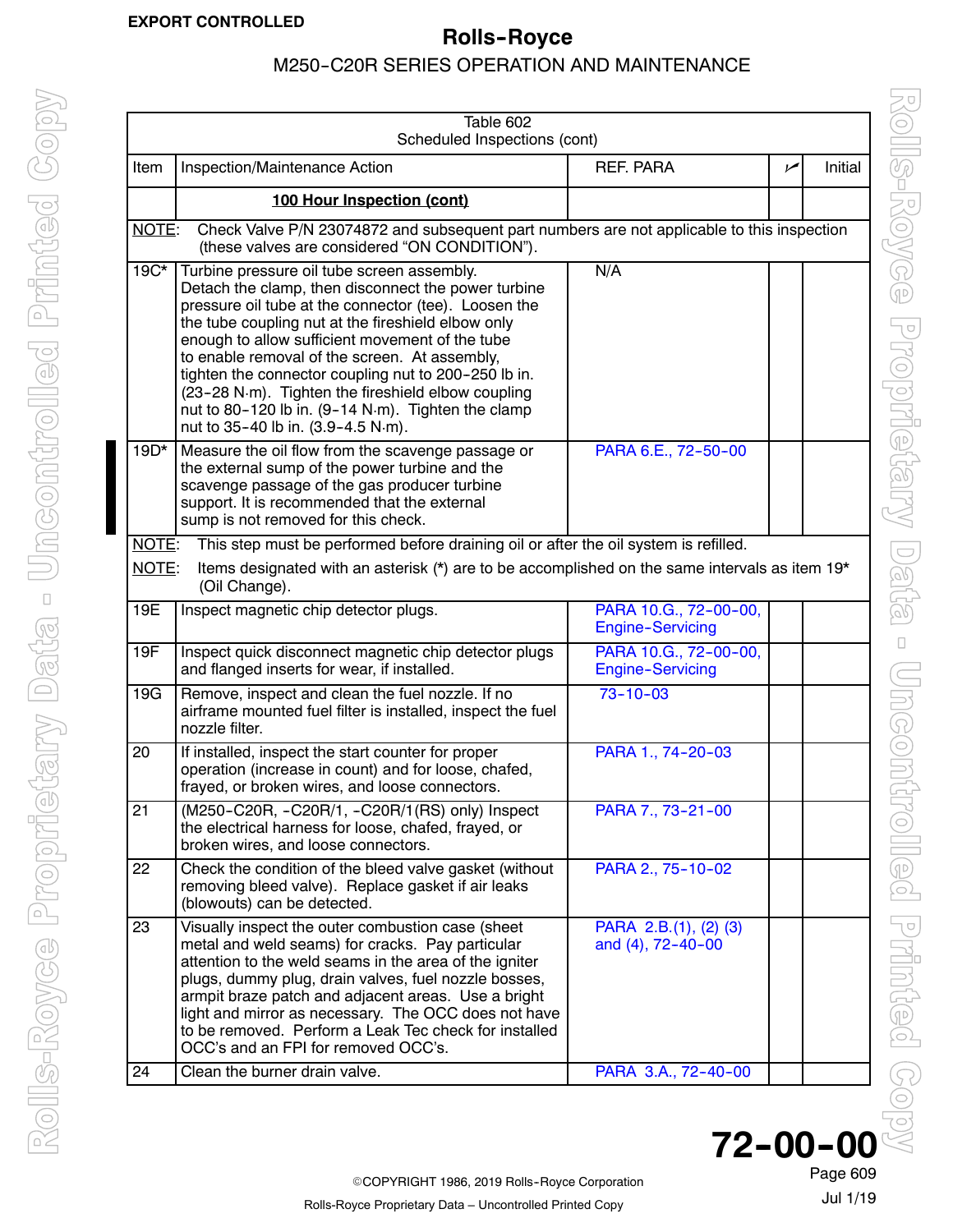#### M250-C20R SERIES OPERATION AND MAINTENANCE

<span id="page-5-0"></span>

|                 | Table 602<br>Scheduled Inspections (cont)                                                                                                                                                                                                                                                                                                                                                                                                                                                                                                                                                                                            |                                                                |     |         |
|-----------------|--------------------------------------------------------------------------------------------------------------------------------------------------------------------------------------------------------------------------------------------------------------------------------------------------------------------------------------------------------------------------------------------------------------------------------------------------------------------------------------------------------------------------------------------------------------------------------------------------------------------------------------|----------------------------------------------------------------|-----|---------|
| Item            | Inspection/Maintenance Action                                                                                                                                                                                                                                                                                                                                                                                                                                                                                                                                                                                                        | <b>REF. PARA</b>                                               | ممر | Initial |
|                 | 100 Hour Inspection (cont)                                                                                                                                                                                                                                                                                                                                                                                                                                                                                                                                                                                                           |                                                                |     |         |
| 25              | Inspect the ignition lead for burning, chafing, or<br>cracking of conduit and loose connectors and broken<br>lockwire.                                                                                                                                                                                                                                                                                                                                                                                                                                                                                                               | PARA 2., 74-20-02                                              |     |         |
| 26              | Review engine records for compliance with all<br>mandatory bulletins, inspections and airworthiness<br>directives.                                                                                                                                                                                                                                                                                                                                                                                                                                                                                                                   | N/A                                                            |     |         |
| 27              | Review engine records for time limited parts<br>components, accessory or modules.                                                                                                                                                                                                                                                                                                                                                                                                                                                                                                                                                    | N/A                                                            |     |         |
| 28              | Enter component changes, inspection compliance,<br>etc., in log book as required.                                                                                                                                                                                                                                                                                                                                                                                                                                                                                                                                                    | N/A                                                            |     |         |
| 28A             | If the optional CEB 72-4101 has been accomplished<br>without removal of the bearing cage, then inspect the<br>bearing cage retention for looseness.                                                                                                                                                                                                                                                                                                                                                                                                                                                                                  | PARA 2.B.(2), CEB<br>72-4101 Revision 5<br>(or later revision) |     |         |
|                 | 300 Hour Inspection                                                                                                                                                                                                                                                                                                                                                                                                                                                                                                                                                                                                                  |                                                                |     |         |
|                 | In addition to the 100 hour perform the following:                                                                                                                                                                                                                                                                                                                                                                                                                                                                                                                                                                                   |                                                                |     |         |
| <b>CAUTION:</b> | INSPECTION FREQUENCY MUST BE BASED ON THE NATURE OF THE EROSIVE<br>AND/OR CORROSIVE ENVIRONMENT. THE OPERATING ENVIRONMENT CAN DICTATE<br>A MORE FREQUENT INSPECTION INTERVAL. WHEN OPERATING IN A CORROSIVE<br>AND/OR EROSIVE ENVIRONMENT FOR NON-COATED COMPRESSOR WHEELS, THE<br>INSPECTION MUST NOT EXCEED 300 HOURS OR 6 MONTHS. FOR COATED<br>COMPRESSOR WHEELS, INSPECTION MUST NOT EXCEED 300 HOURS OR 12<br>MONTHS. FOR COMPRESSOR BLISKS, INSPECTION MUST NOT EXCEED 300 HOURS<br>OR 12 MONTHS. IF ANY WHEEL EXHIBITS CORROSION AND/OR EROSION, THE<br>INSPECTION REQUIREMENT MUST REVERT BACK TO 300 HOURS OR SIX MONTHS. |                                                                |     |         |
| 29              | Inspect the compressor case, blades, and vanes when<br>operating in an erosive and/or corrosive environment.<br>10X power magnification is recommended for<br>corrosion pit inspection.                                                                                                                                                                                                                                                                                                                                                                                                                                              | PARA 1.D.(8),<br>this Section and PARA<br>$5.C., 72-30-00$     |     |         |
| CAUTION:        | AIRCRAFT INSTALLED ENGINE FUEL-PUMP FILTER DIFFERENTIAL PRESSURE<br>WARNING SYSTEMS AND/OR OPERATING EXPERIENCE CAN DICTATE<br>REPLACEMENT AT A LESSER TIME INTERVAL. IN NO INSTANCE WILL THE 300 HR<br>REPLACEMENT INTERVAL BE EXCEEDED.                                                                                                                                                                                                                                                                                                                                                                                            |                                                                |     |         |
|                 | (M250-C20R,-C20R(ST),-C20R/1,-C20R/1(RS),-C20R/2,-C20R/4 engines only)                                                                                                                                                                                                                                                                                                                                                                                                                                                                                                                                                               |                                                                |     |         |
| 30              | Replace the fuel filter element. Before discarding filter,<br>inspect for signs of contaminants. If any are found,<br>inspect the entire fuel system and clean if necessary.                                                                                                                                                                                                                                                                                                                                                                                                                                                         | PARA 1.E., 73-10-01                                            |     |         |
| NOTE:           | This filter is a throw-away item; it is not cleanable. Fuel filter replacement for M250-C20R/2(SP)<br>engine (CECO suction pump, P/N 23051980 and subsequent) is not required at 300 hours.<br>Refer to the1500 Hour Scheduled Inspection in this Table for M250-C20R/2(SP) requirement.                                                                                                                                                                                                                                                                                                                                             |                                                                |     |         |

# **72--00--00**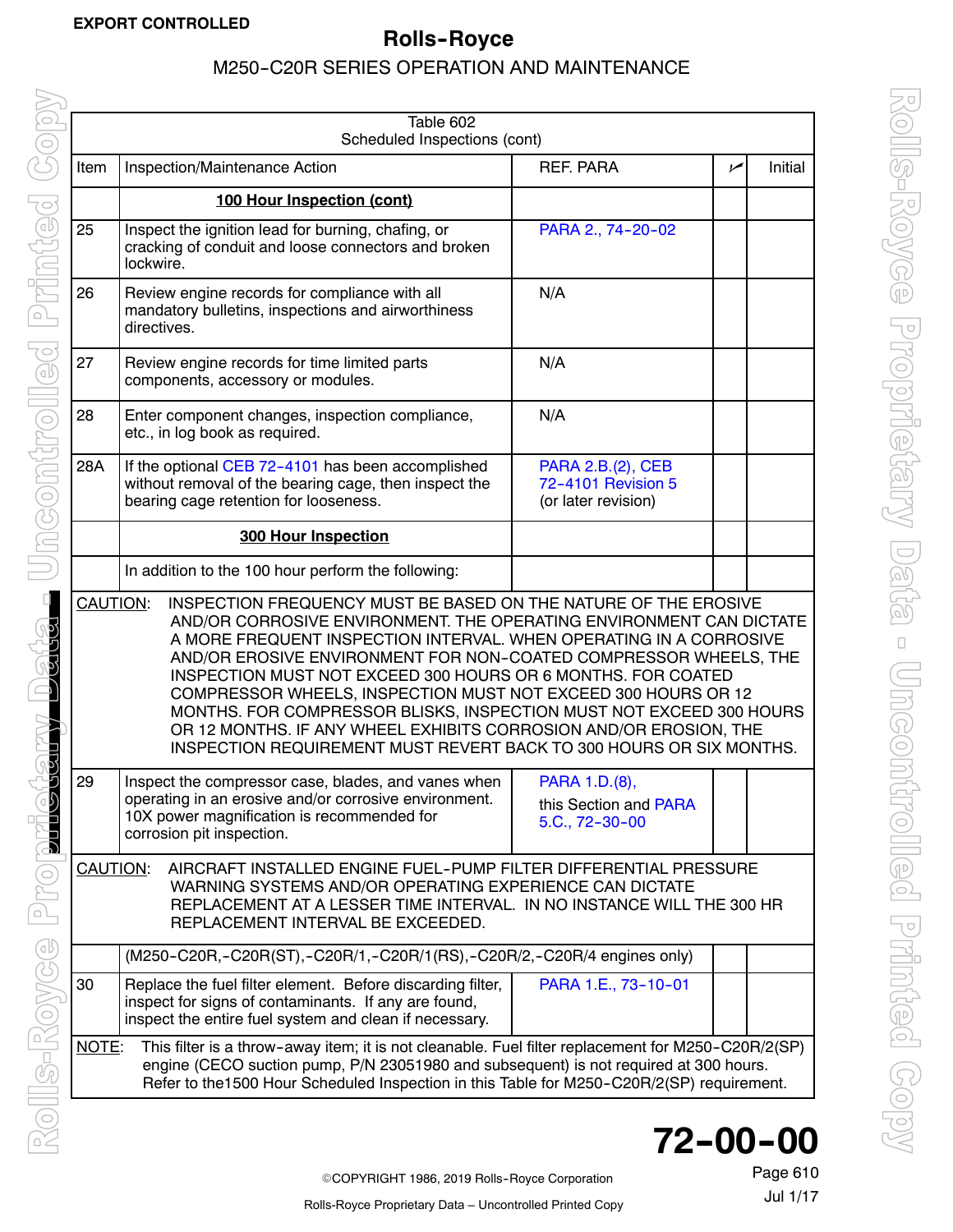#### M250--C20R SERIES OPERATION AND MAINTENANCE

<span id="page-6-0"></span>

|          | Table 602<br>Scheduled Inspections (cont)                                                                                                                                                                                                                                                                                                                                                                                                                                                                                                                                                         |                                     |     |         |
|----------|---------------------------------------------------------------------------------------------------------------------------------------------------------------------------------------------------------------------------------------------------------------------------------------------------------------------------------------------------------------------------------------------------------------------------------------------------------------------------------------------------------------------------------------------------------------------------------------------------|-------------------------------------|-----|---------|
| Item     | Inspection/Maintenance Action                                                                                                                                                                                                                                                                                                                                                                                                                                                                                                                                                                     | <b>REF. PARA</b>                    | مرا | Initial |
|          | 300 Hour Inspection (cont)                                                                                                                                                                                                                                                                                                                                                                                                                                                                                                                                                                        |                                     |     |         |
| CAUTION: | WHEN THERE IS EVIDENCE THAT THE FUEL PUMP FILTER HAS BEEN BYPASSED,<br>THE GAS PRODUCER FUEL CONTROL INLET FILTER, THE FUEL NOZZLE FILTER, THE<br>GOVERNOR FILTER AND THE HIGH PRESSURE FUEL FILTER, IF APPLICABLE, MUST<br>BE CLEANED. (REFER TO SPECIAL INSPECTIONS, 72-00-00, TABLE 604) IF ANY<br>CONTAMINATION IS FOUND IN THE FUEL NOZZLE FILTER, THIS WILL REQUIRE THAT<br>THE FUEL CONTROL BE SENT TO AN AUTHORIZED REPAIR FACILITY FOR INTERNAL<br>CLEANING. REFERENCE MUST ALSO BE MADE TO THE AIRFRAME MAINTENANCE<br>MANUAL FOR FUEL SYSTEM MAINTENANCE FOLLOWING FUEL CONTAMINATION. |                                     |     |         |
| 31       | (M250-C20R,-C20R/1,-C20R/1(RS),-C20R/2,-C20R/4,-C20R(ST) engines only)<br>Do a fuel pump bypass valve operation check when a                                                                                                                                                                                                                                                                                                                                                                                                                                                                      | PARA1.C., 73-10-01                  |     |         |
|          | fuel filter is replaced.<br>NOTE: Applicable to Sundstrand/Pesco and Argo-<br>Tech/TRW manufactured pumps only.                                                                                                                                                                                                                                                                                                                                                                                                                                                                                   |                                     |     |         |
| 32       | (M250-C20R, -C20R(ST), -C20R/1, -C20R/1(RS),<br>-C20R/2, -C20R/4 engines only.) Purge air from the<br>fuel system.                                                                                                                                                                                                                                                                                                                                                                                                                                                                                | PARA 2.D., 73-00-00                 |     |         |
| 33       | Remove and Disassemble Fuel Nozzle. Clean and<br>Inspect Fuel Nozzle Filter Assembly. Reassemble<br>Fuel Nozzle.                                                                                                                                                                                                                                                                                                                                                                                                                                                                                  | $73 - 10 - 03$                      |     |         |
| 34       | Remove, clean and inspect engine P <sub>c</sub> filter every 300<br>hours or earlier as engine performance dictates.                                                                                                                                                                                                                                                                                                                                                                                                                                                                              | PARA 3., 73-20-03                   |     |         |
| 35       | Inspect and clean the No. 1 bearing oil pressure reduc-<br>er.                                                                                                                                                                                                                                                                                                                                                                                                                                                                                                                                    | PARA 3., 72-30-00                   |     |         |
| 36       | Visually inspect external sump. Clean internal carbo-<br>nous deposits from sump or replace if necessary.                                                                                                                                                                                                                                                                                                                                                                                                                                                                                         | N/A                                 |     |         |
| 37       | Inspect scavenge oil strut in the power turbine support.<br>Clean carbonous deposits from strut.                                                                                                                                                                                                                                                                                                                                                                                                                                                                                                  | PARA 6.F., 72-50-00                 |     |         |
| 38       | Inspect No. 6 and 7 bearing pressure oil nozzle. Clean<br>internal carbonous deposits from nozzle.                                                                                                                                                                                                                                                                                                                                                                                                                                                                                                | <b>PARA 6.H.,</b><br>$72 - 50 - 00$ |     |         |
| 38A      | Inspect the thermocouple assembly (TOT/MGT).                                                                                                                                                                                                                                                                                                                                                                                                                                                                                                                                                      | PARA 2.B., 77-20-01                 |     |         |
|          | <b>Other Scheduled Inspections</b>                                                                                                                                                                                                                                                                                                                                                                                                                                                                                                                                                                |                                     |     |         |
|          | 600 Hour Inspection                                                                                                                                                                                                                                                                                                                                                                                                                                                                                                                                                                               |                                     |     |         |
| 39       | Do the scavenge oil filter impending bypass functional<br>test per Facet Service Bulletin No. 090589 (Ref. Rolls-<br>Royce M250 CSL 4034) for this type of external scav-<br>enge filter system. Follow the Facet instructions and<br>time intervals, or follow this recommended inspection<br>interval each 600 hours.                                                                                                                                                                                                                                                                           | N/A                                 |     |         |

**72--00--00**

Page 611 Jul 1/19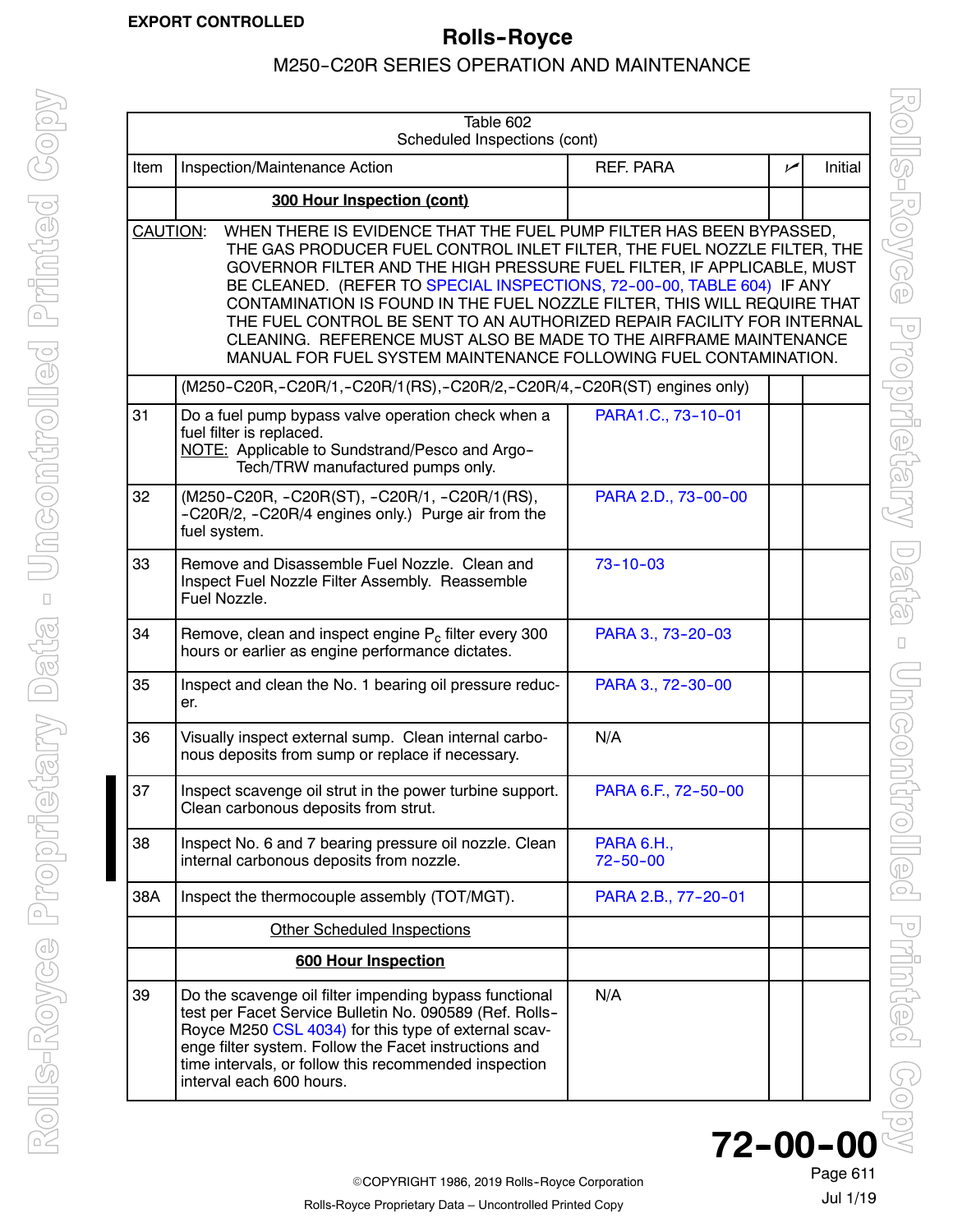# M250-C20R SERIES OPERATION AND MAINTENANCE

<span id="page-7-0"></span>

|       | Table 602<br>Scheduled Inspections (cont)                                                                                                                                                                                                                                                                                                                                                                                                  |                                                                   |     |         |
|-------|--------------------------------------------------------------------------------------------------------------------------------------------------------------------------------------------------------------------------------------------------------------------------------------------------------------------------------------------------------------------------------------------------------------------------------------------|-------------------------------------------------------------------|-----|---------|
| Item  | Inspection/Maintenance Action                                                                                                                                                                                                                                                                                                                                                                                                              | <b>REF. PARA</b>                                                  | ممر | Initial |
|       | 1000 Hour Inspection                                                                                                                                                                                                                                                                                                                                                                                                                       |                                                                   |     |         |
| 40    | Inspect Py port on Bendix power turbine governor per<br>M250 CEB-A-73-4012.                                                                                                                                                                                                                                                                                                                                                                | N/A                                                               |     |         |
| NOTE: | If CEB-A-73-4015 or CEB-A-73-4031 have been accomplished, this inspection is not required.                                                                                                                                                                                                                                                                                                                                                 |                                                                   |     |         |
|       | 1500 Hour Inspection                                                                                                                                                                                                                                                                                                                                                                                                                       |                                                                   |     |         |
| 41    | Replace the fuel control filter assembly.                                                                                                                                                                                                                                                                                                                                                                                                  | PARA 4.A., 73-20-02                                               |     |         |
| 42    | Replace high-pressure fuel filter element.<br>(M250-C20R/2(SP) engine only)                                                                                                                                                                                                                                                                                                                                                                | PARA 1.C., 73-10-05                                               |     |         |
| 43    | Inspect and clean fuel pump inlet filter.<br>(M250-C20R/2(SP) engine only)                                                                                                                                                                                                                                                                                                                                                                 | PARA 1.D., 73-10-05                                               |     |         |
| 44    | Deleted                                                                                                                                                                                                                                                                                                                                                                                                                                    |                                                                   |     |         |
|       | 1750 Hour Inspection                                                                                                                                                                                                                                                                                                                                                                                                                       |                                                                   |     |         |
| 45    | Inspect the $N_2$ overspeed control mounting dampers<br>for tears, missing pieces, or deterioration of rubber any<br>time the $N_2$ overspeed control is removed from the en-<br>gine or at 1750 hours, whichever comes first.<br>(M250-C20R,-C20R/1, -C20R/1(RS)).                                                                                                                                                                        | N/A                                                               |     |         |
| 46    | Inspect the compressor case, blades, and vanes.<br>Inspection frequency must be made as necessary by<br>operating environment and condition of the<br>compressor at the last inspection. In erosive and/or<br>corrosive environment, inspect case at least every 300<br>hours. In any environment do not exceed 1750 hours<br>without case inspection. 10X power magnification is<br>recommended for corrosion pit inspection.             | PARA $1.D.(8)$ , this<br>Section and PARA 5.C.,<br>$72 - 30 - 00$ |     |         |
| 47    | Heavy Maintenance Inspection (HMI). Heavy Mainte-<br>nance Inspection must consist of gas producer turbine<br>wheel replacement and inspection of assembled com-<br>ponents per Rolls-Royce published documents. It is<br>the responsibility of the operator to assure that the total<br>time and cycle life limits of specific parts listed in En-<br>gine - Description and Operation, Tables 6, 7, and 8,<br>72-00-00 are not exceeded. | N/A                                                               |     |         |

**72--00--00**

Page 612 Jul 1/17

©COPYRIGHT 1986, 2017 Rolls-Royce Corporation

Rolls-Royce Proprietary Data – Uncontrolled Printed Copy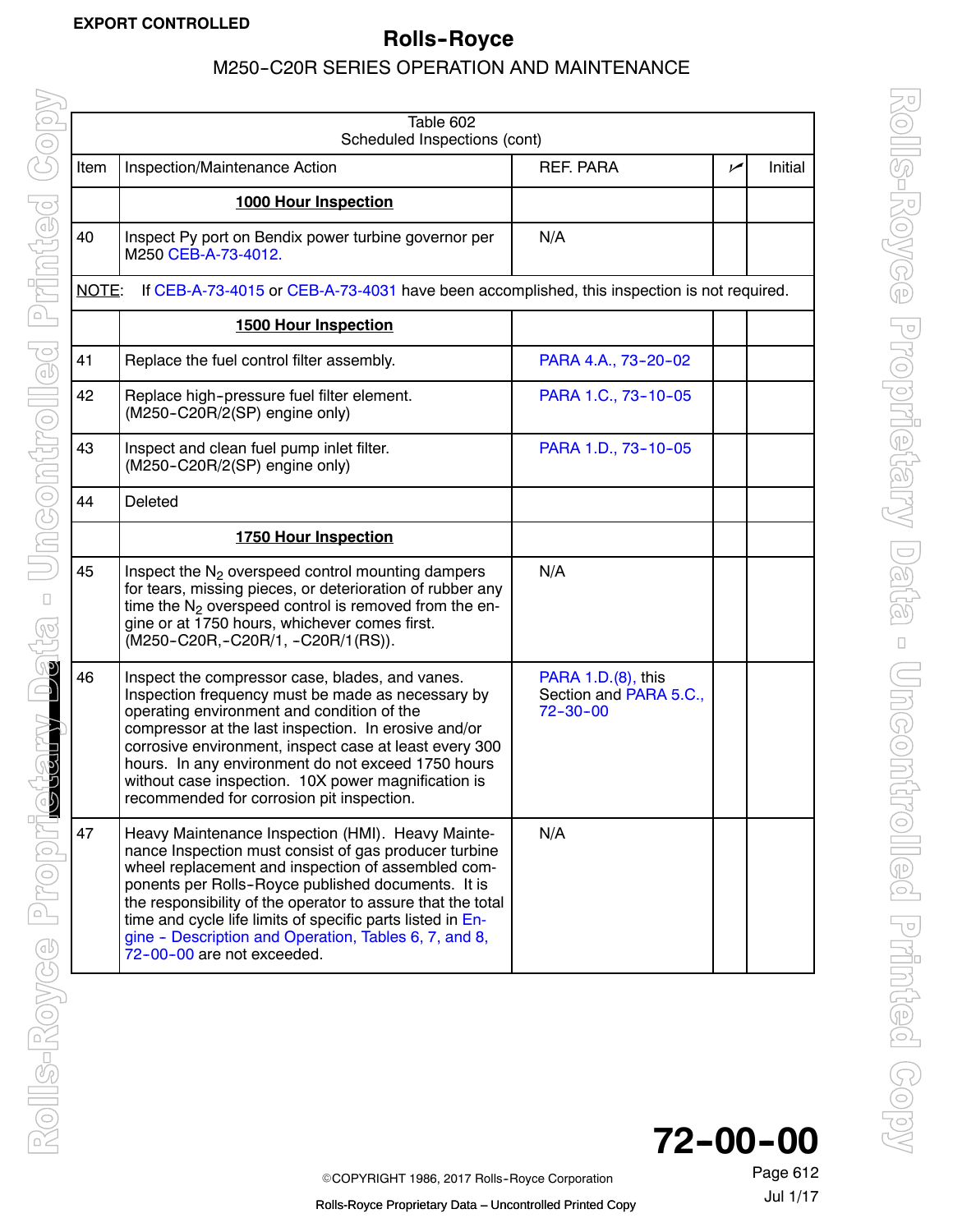M250--C20R SERIES OPERATION AND MAINTENANCE

<span id="page-8-0"></span>

#### NOTE: Engines with dry spline starter generators must change the oil at each 100 hours or 6 months regardless of oil type.

ACS062XA

Oil Change Flowchart Figure 601

**72--00--00**

ECOPYRIGHT 1986, 2017 Rolls--Royce Corporation Rolls-Royce Proprietary Data – Uncontrolled Printed Copy

Page 612A Jul 1/15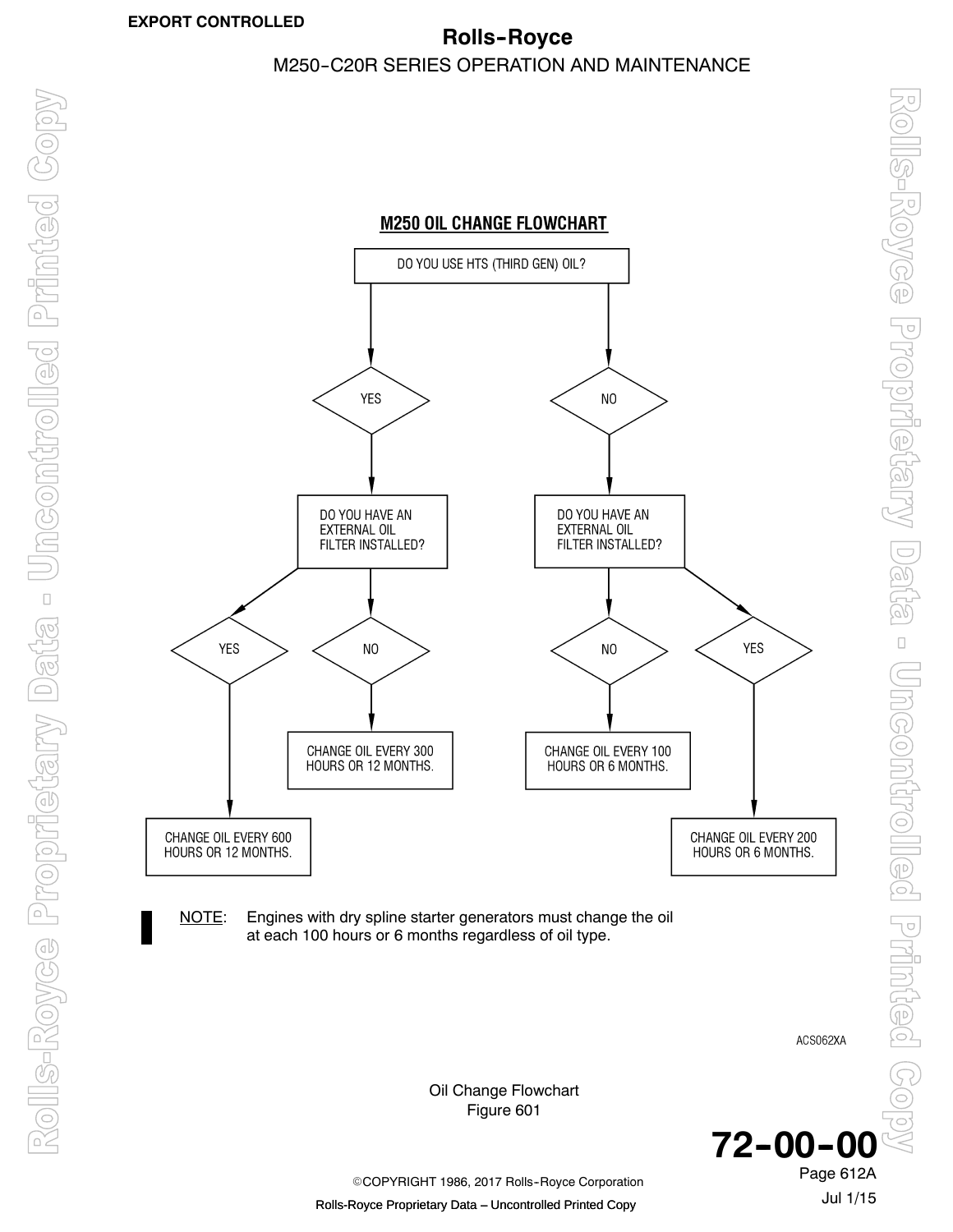M250-C20R SERIES OPERATION AND MAINTENANCE

*THIS PAGE INTENTIONALLY LEFT BLANK*

**72--00--00**

Page 612B Jul 1/14

©COPYRIGHT 1986, 2017 Rolls-Royce Corporation

Rolls-Royce Proprietary Data – Uncontrolled Printed Copy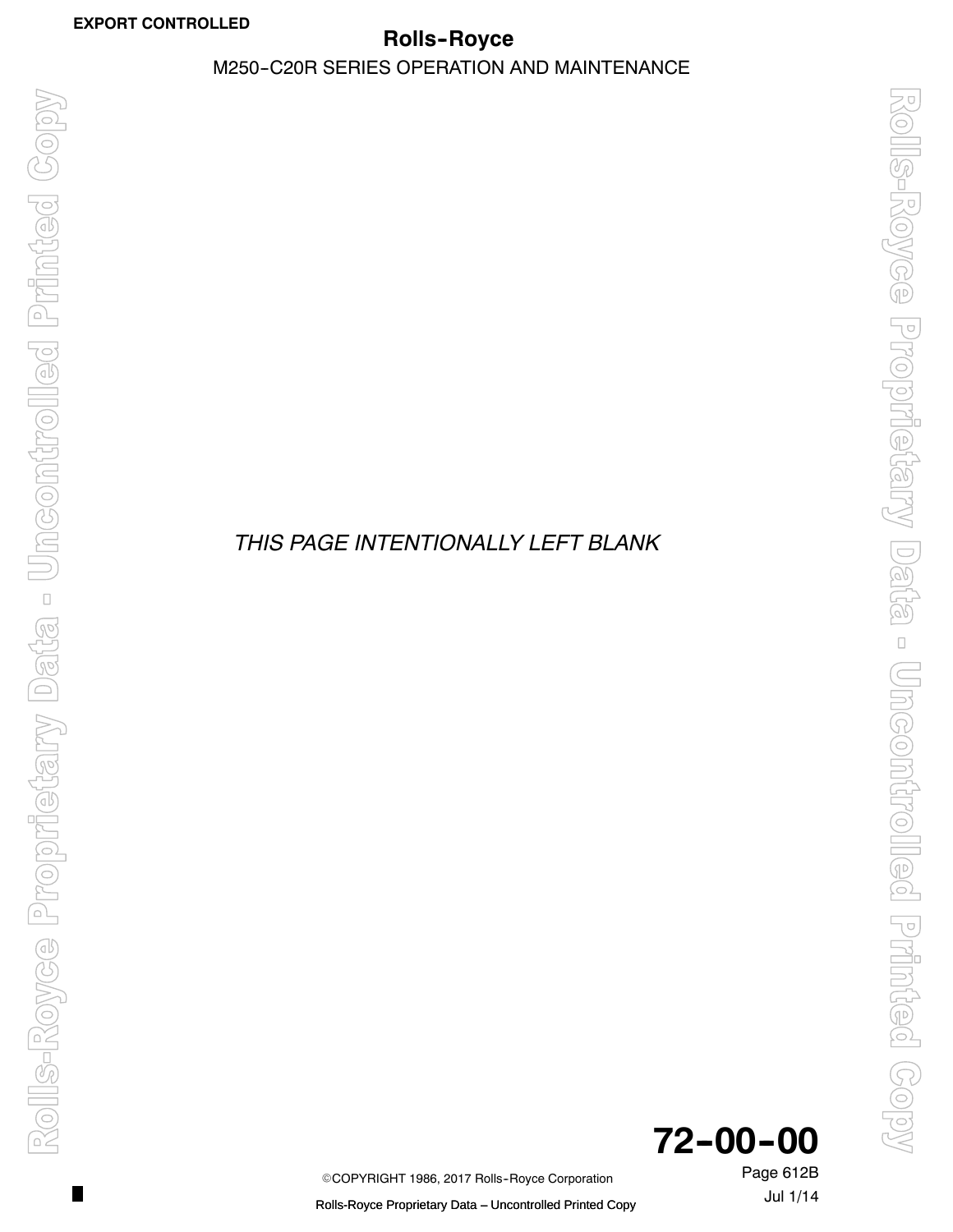#### M250--C20R SERIES OPERATION AND MAINTENANCE

<span id="page-10-0"></span>C. Alternate Inspection Schedule

Based on current engine configuration and the use of modern oils, operators can use this alternate inspection schedule. Prerequisites for this include:

- (1) [The use of High Thermal Stability \(third generation\) oils. Reference](#page-29-0) PARA 4.C., 72-00-00, Engine-Description and Operation, for oil specifications and mixing cautions.
- (2) The engine must have an external oil filter installed that has a valid STC (Supplemental Type Certificate).

| Table 603<br>Alternate Scheduled Inspection                                                                                                                                                                                                                                                                                               |                                                                                                                                                                                                                                                                                                                                                                                                           |  |  |  |  |
|-------------------------------------------------------------------------------------------------------------------------------------------------------------------------------------------------------------------------------------------------------------------------------------------------------------------------------------------|-----------------------------------------------------------------------------------------------------------------------------------------------------------------------------------------------------------------------------------------------------------------------------------------------------------------------------------------------------------------------------------------------------------|--|--|--|--|
| <b>Inspection Checksheet</b>                                                                                                                                                                                                                                                                                                              |                                                                                                                                                                                                                                                                                                                                                                                                           |  |  |  |  |
|                                                                                                                                                                                                                                                                                                                                           |                                                                                                                                                                                                                                                                                                                                                                                                           |  |  |  |  |
|                                                                                                                                                                                                                                                                                                                                           |                                                                                                                                                                                                                                                                                                                                                                                                           |  |  |  |  |
|                                                                                                                                                                                                                                                                                                                                           |                                                                                                                                                                                                                                                                                                                                                                                                           |  |  |  |  |
|                                                                                                                                                                                                                                                                                                                                           | This inspection checksheet is to be used when performing scheduled inspections. This form can be locally<br>reproduced and/or expanded to reflect the aircraft operating environment. Keep the completed sheets as<br>a permanent part of the aircraft engine records. Detailed information regarding each inspection item is<br>contained in the referenced Operation and Maintenance Manual paragraphs. |  |  |  |  |
| CAUTION: BEFORE UNDERTAKING ANY INSPECTION OR MAINTENANCE ACTION, CONSULT<br>THE REFERENCED PARAGRAPHS OF THE OPERATION AND MAINTENANCE MANUAL.<br>FAILURE TO FOLLOW THE RECOMMENDED INSTRUCTIONS IN THE MANUAL COULD<br>RESULT IN EQUIPMENT DAMAGE OR DESTRUCTION, POSSIBLY RESULTING IN PER-<br>SONNEL DEATH OR INJURY.                 |                                                                                                                                                                                                                                                                                                                                                                                                           |  |  |  |  |
| NOTE:<br><b>SCAVENGE OIL FILTER.</b>                                                                                                                                                                                                                                                                                                      | THIS INSPECTION CHECKLIST CAN ONLY BE USED IF THE OPERATOR IS USING AN<br>APPROVED THIRD GENERATION (HTS) OIL AND AN APPROVED AIRFRAME MOUNTED                                                                                                                                                                                                                                                            |  |  |  |  |
| NOTE:<br><b>CURS FIRST.</b>                                                                                                                                                                                                                                                                                                               | COMPLIANCE TO THE 150 HOUR AND 300 HOUR ITEMS IN THIS TABLE MUST BE PRE-<br>FORMED AT LEAST EVERY 12 CALENDAR MONTHS OR BY HOURS, WHICHEVER OC-                                                                                                                                                                                                                                                           |  |  |  |  |
| Inspection/Maintenance Action<br>Item                                                                                                                                                                                                                                                                                                     | REF. PARA<br>Initial<br>مم                                                                                                                                                                                                                                                                                                                                                                                |  |  |  |  |
| <b>150 Hour Inspection</b>                                                                                                                                                                                                                                                                                                                |                                                                                                                                                                                                                                                                                                                                                                                                           |  |  |  |  |
| $\blacksquare$<br>Visually inspect the compressor discharge tubes for<br>cracks, damage, deterioration, or corrosion using a<br>bright light and mirror as necessary. The compressor<br>discharge tubes do not have to be removed. Perform a<br>Leak Tec check for the installed compressor discharge<br>tubes and FPI the removed tubes. | PARA 4.A., 72-40-00                                                                                                                                                                                                                                                                                                                                                                                       |  |  |  |  |
| $\overline{c}$<br>Inspect for discharge air tube inserts that are cocked or<br>backing out of the scroll. If cocked or loose inserts are<br>detected, check the engine for possible vibration<br>causes. Check the air tubes for cracks.                                                                                                  | PARA 4.A., 72-40-00                                                                                                                                                                                                                                                                                                                                                                                       |  |  |  |  |
| 3<br>Remove, inspect, and clean the fuel nozzle. If no air-<br>frame mounted fuel filter is installed, inspect the fuel<br>nozzle filter.                                                                                                                                                                                                 | $73 - 10 - 03$                                                                                                                                                                                                                                                                                                                                                                                            |  |  |  |  |
| (M250-C20R/2(SP) engines only)<br>4                                                                                                                                                                                                                                                                                                       |                                                                                                                                                                                                                                                                                                                                                                                                           |  |  |  |  |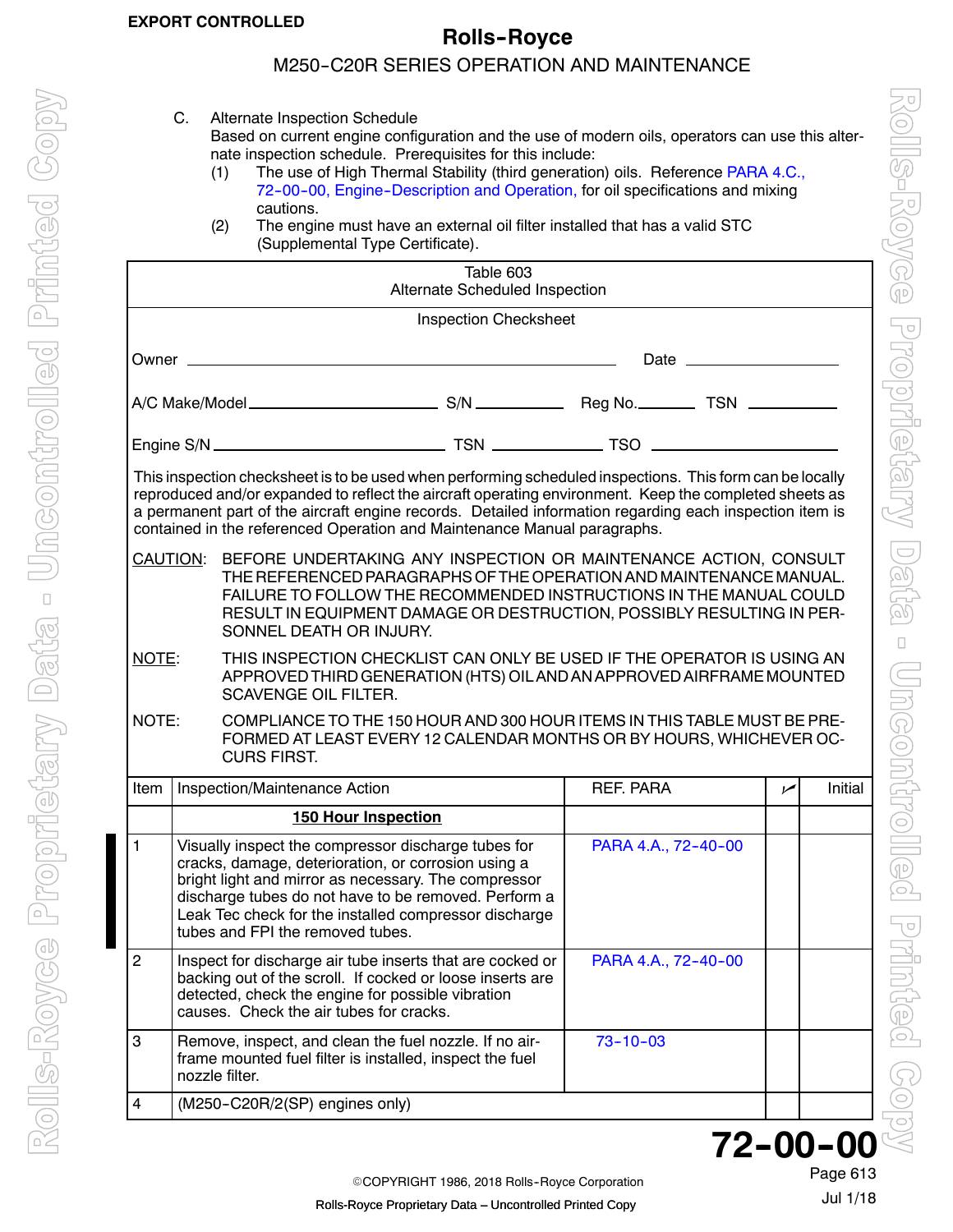#### M250-C20R SERIES OPERATION AND MAINTENANCE

|                | Table 603<br>Alternate Scheduled Inspection                                                                                                                                                                                                                                                                                                                                                                                                                                                                                                                                                         |                                                                 |     |         |
|----------------|-----------------------------------------------------------------------------------------------------------------------------------------------------------------------------------------------------------------------------------------------------------------------------------------------------------------------------------------------------------------------------------------------------------------------------------------------------------------------------------------------------------------------------------------------------------------------------------------------------|-----------------------------------------------------------------|-----|---------|
| Item           | Inspection/Maintenance Action                                                                                                                                                                                                                                                                                                                                                                                                                                                                                                                                                                       | <b>REF. PARA</b>                                                | ممر | Initial |
|                | 150 Hour Inspection (cont)                                                                                                                                                                                                                                                                                                                                                                                                                                                                                                                                                                          |                                                                 |     |         |
| CAUTION:       | WHEN THERE IS EVIDENCE THAT THE FUEL PUMP FILTER HAS BEEN BYPASSED,<br>THE GAS PRODUCER FUEL CONTROL INLET FILTER, THE FUEL NOZZLE FILTER, THE<br>GOVERNOR FILTER, AND THE HIGH-PRESSURE FUEL FILTER, IF APPLICABLE, MUST<br>BE CLEANED. (REFER TO SPECIAL INSPECTIONS, 72-00-00, TABLE 604.) IF ANY<br>CONTAMINATION IS FOUND IN THE FUEL NOZZLE FILTER, THIS WILL REQUIRE THAT<br>THE FUEL CONTROL BE SENT TO AN AUTHORIZED REPAIR FACILITY FOR INTERNAL<br>CLEANING. REFERENCE MUST ALSO BE MADE TO THE AIRFRAME MAINTENANCE<br>MANUAL FOR FUEL SYSTEM MAINTENANCE FOLLOWING FUEL CONTAMINATION. |                                                                 |     |         |
|                | Check for extension of the impending fuel filter<br>a.<br>bypass indicator. If the indicator has extended<br>and the fuel filter replaced, reset the indicator,<br>inspect and clean the fuel control inlet filter, and<br>inspect the fuel nozzle filter for contamination.<br>Test the bypass system.                                                                                                                                                                                                                                                                                             | PARA 1.C., 73-10-05<br>and<br>PARA 4.A., 73-20-02               |     |         |
|                | If the indicator has not extended, drain the filter<br>b.<br>bowl and inspect the drained fuel for water and<br>other forms of contamination, then purge air from<br>the fuel system.                                                                                                                                                                                                                                                                                                                                                                                                               | PARA 2.D., 73-00-00                                             |     |         |
|                | If the optional CEB 72-4101 has been accom-<br>c.<br>plished without removal of the bearing cage, then<br>inspect the bearing cage retention for looseness.                                                                                                                                                                                                                                                                                                                                                                                                                                         | PARA 2.B. (2), CEB<br>72-4101 Revision 5 (or<br>later revision) |     |         |
| 5              | Visually inspect the outer combustion case (sheet met-<br>al and weld seams) for cracks. Pay particular attention<br>to the weld seams in the area of the igniter plugs,<br>dummy plug, drain valves, fuel nozzle bosses, armpit<br>braze patch and adjacent areas. Use a bright light and<br>mirror as necessary. The OCC does not have to be<br>removed. Perform a Leak Tec check for installed<br>OCC's and an FPI for removed OCC's.                                                                                                                                                            | Para 2.B.(1), (2), (3)<br>and (4), 72-40-00                     |     |         |
|                | <b>300 Hour Inspection</b>                                                                                                                                                                                                                                                                                                                                                                                                                                                                                                                                                                          |                                                                 |     |         |
|                | In addition to the 150 hour, perform the following:                                                                                                                                                                                                                                                                                                                                                                                                                                                                                                                                                 |                                                                 |     |         |
| 1              | Clean the compressor with the chemical wash solution<br>as required if operating in a smoggy area or if operat-<br>ing in conditions with airborn pollutants.                                                                                                                                                                                                                                                                                                                                                                                                                                       | PARA 6., 72-30-00                                               |     |         |
| $\overline{c}$ | Inspect the entire engine for loose or missing bolts,<br>broken or loose connections, security of mounting<br>accessory, and broken or missing lock wire. Check<br>accessible areas for obvious damage and evidence of<br>fuel or oil leakage. Loose connections also include<br>the requirement to inspect the slippage mark on all<br>B-nut connections in the engine control system.                                                                                                                                                                                                             | N/A                                                             |     |         |
| 3              | Inspect all B nuts for application and alignment of<br>torque paint. If missing, loosen B nut, retorque, and<br>apply torque paint.                                                                                                                                                                                                                                                                                                                                                                                                                                                                 | PARA 8.B., 72-00-00,<br><b>Engine-Servicing</b>                 |     |         |

# **72--00--00**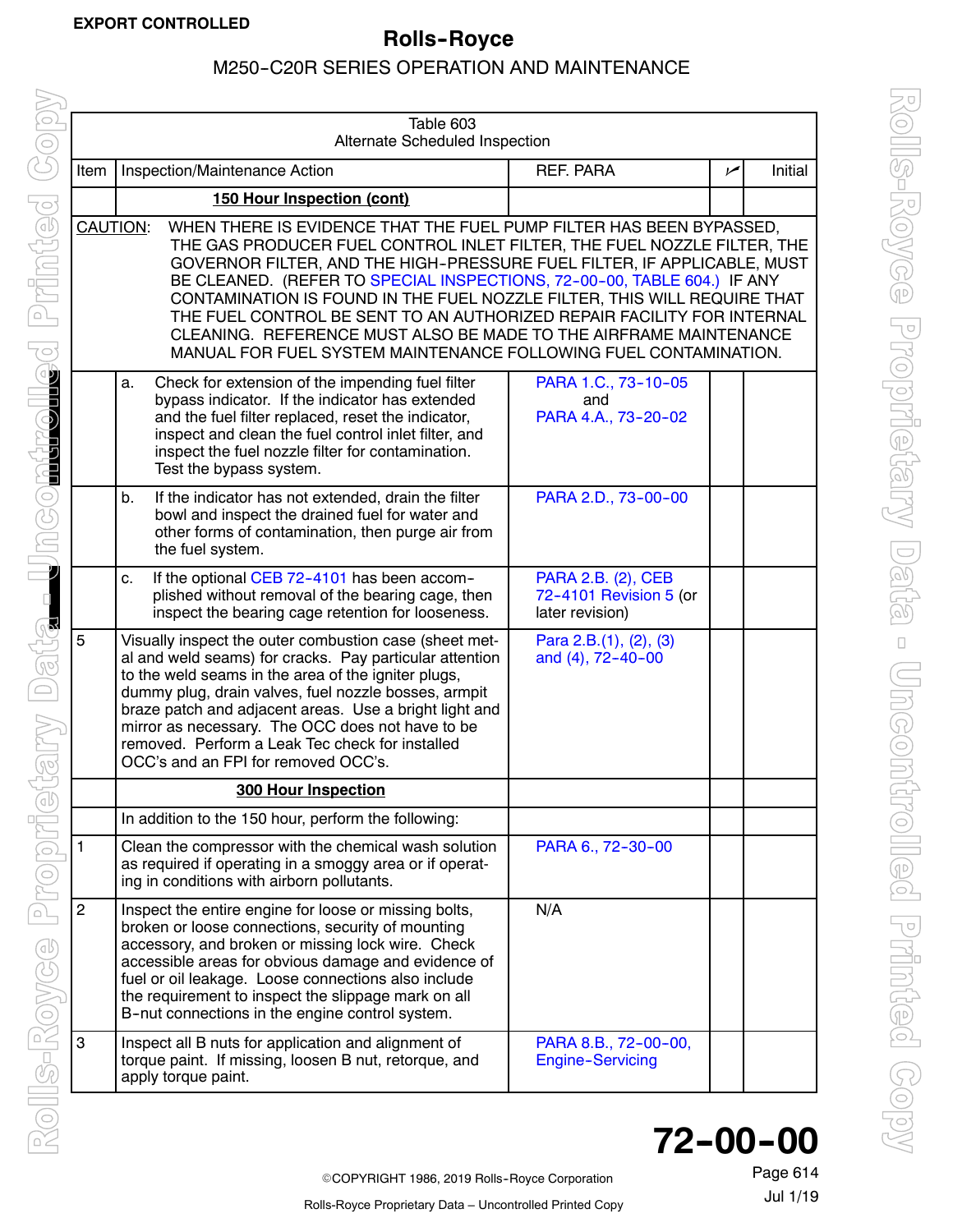Ш

# **Rolls--Royce**

#### M250--C20R SERIES OPERATION AND MAINTENANCE

<span id="page-12-0"></span>

|                         | Table 603<br>Alternate Scheduled Inspection (cont)                                                                                                                                                                                                                                                                                                                                                                        |                                                               |     |         |
|-------------------------|---------------------------------------------------------------------------------------------------------------------------------------------------------------------------------------------------------------------------------------------------------------------------------------------------------------------------------------------------------------------------------------------------------------------------|---------------------------------------------------------------|-----|---------|
|                         | 300 Hour Inspection (cont)                                                                                                                                                                                                                                                                                                                                                                                                |                                                               |     |         |
| Item                    | Inspection/Maintenance Action                                                                                                                                                                                                                                                                                                                                                                                             | <b>REF. PARA</b>                                              | مما | Initial |
| $\overline{\mathbf{4}}$ | Check mounting and support bolts to be sure they are<br>tight, lockwired, and in good condition. Check security<br>of screws and rivets. Remove all foreign material<br>which might be drawn into the compressor inlet.                                                                                                                                                                                                   | N/A                                                           |     |         |
| 5                       | Inspect the $P_c$ filter for proper clamping.                                                                                                                                                                                                                                                                                                                                                                             | N/A                                                           |     |         |
| $6\phantom{1}$          | Remove the Scroll-to-P <sub>c</sub> Filter Tube Assembly at both<br>ends and inspect for cracks using 10x power glass.<br>Pay particular attention to the flared ends of the tube<br>for cracks, and to the areas beneath the floating fer-<br>rules for fretting damage. Tubes found to contain<br>cracks and/or excessive fretting damage are to be re-<br>placed by new parts of the same part number as re-<br>moved. | N/A                                                           |     |         |
| NOTE:                   | Excessive fretting is present when the ferrule has chafed the tube sufficiently to wear a step in<br>the tube that can be felt with a thumbnail or other inspection aid.                                                                                                                                                                                                                                                  |                                                               |     |         |
| $\overline{7}$          | With the Scroll-to-P <sub>c</sub> Tube assembly still removed and<br>using a 10x power glass, inspect the elbow in the com-<br>pressor scroll for distress, cracks, and proper align-<br>ment. No cracks are permissible.                                                                                                                                                                                                 | N/A                                                           |     |         |
| 8                       | Check the accessible fuel system components, lines,<br>and connections for security, damage, or leakage. Ac-<br>complish with the boost pump on, if available. Remove<br>and visually inspect and clean if visual condition<br>dictates.                                                                                                                                                                                  | PARA 2., 73-00-00                                             |     |         |
| $\boldsymbol{9}$        | Check the fuel control and power turbine governor<br>linkage for freedom of operation, full travel, and proper<br>rigging. Check the security of linkage for loose or worn<br>linkage and linkage bolts.                                                                                                                                                                                                                  | PARA 2.E., 73-20-02<br>and<br>PARA 2.C., 73-20-01             |     |         |
| 10                      | Inspect the compressor inlet guide vanes and visible<br>blades and vanes for foreign object damage.                                                                                                                                                                                                                                                                                                                       | N/A                                                           |     |         |
| 11                      | Inspect the compressor scroll for cracks or breaks at<br>the anti-ice air valve and customer bleed port. If<br>cracks or breaks are detected, check the engine for<br>possible vibration causes.                                                                                                                                                                                                                          | PARA 1.D.(2), this<br>Section                                 |     |         |
| 12                      | Inspect the anti-icing valve (all models) and $N_2$ over-<br>speed solenoid valve (M250-C20R, -C20R/1,<br>-C20R/1(RS) only) for loose, chafed, frayed, or broken<br>wires, loose connectors, and security of attachment.                                                                                                                                                                                                  | PARA 3., 75-10-01<br>and<br>PARA 5. and 6.,<br>$73 - 21 - 00$ |     |         |
| 13                      | Check the anti-ice valve for security, worn parts, and<br>proper operation. The valve need not be removed or<br>disassembled unless a problem is detected.                                                                                                                                                                                                                                                                | PARA 3., 75-10-01                                             |     |         |
| 14                      | Inspect the compressor mount inserts for looseness or<br>oil leakage. Replace if loose and check engine for<br>possible vibration causes.                                                                                                                                                                                                                                                                                 | PARA 4.E., 72-60-00<br>and<br>PARA 1.D.(2),<br>this Section   |     |         |

**72--00--00**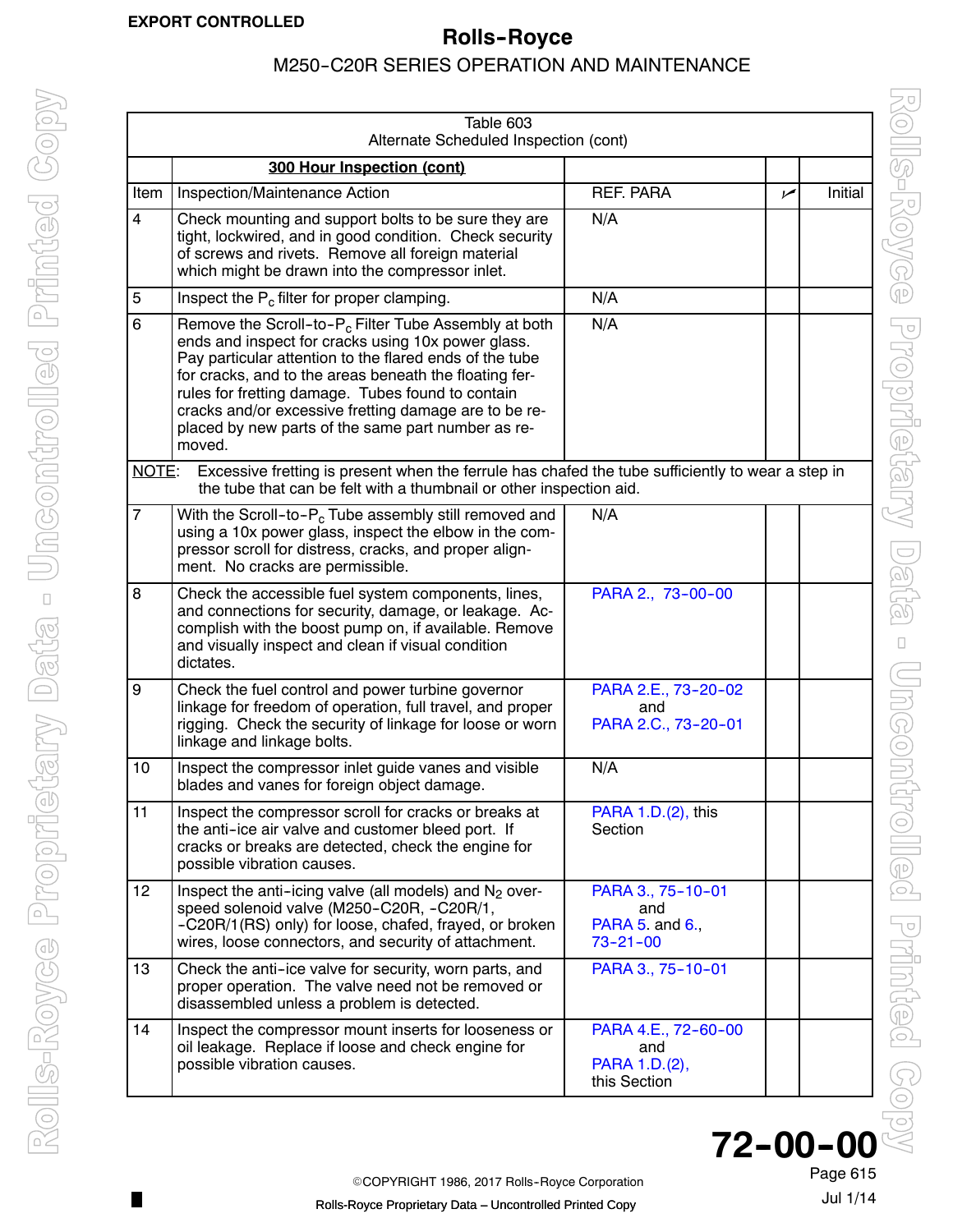#### M250-C20R SERIES OPERATION AND MAINTENANCE

<span id="page-13-0"></span>

|       | Table 603<br>Alternate Scheduled Inspection (cont)                                                                                                                                                                                                                                                                                                                                                                                                                                                                                |                                                  |     |         |
|-------|-----------------------------------------------------------------------------------------------------------------------------------------------------------------------------------------------------------------------------------------------------------------------------------------------------------------------------------------------------------------------------------------------------------------------------------------------------------------------------------------------------------------------------------|--------------------------------------------------|-----|---------|
| Item  | Inspection/Maintenance Action                                                                                                                                                                                                                                                                                                                                                                                                                                                                                                     | <b>REF. PARA</b>                                 | مما | Initial |
|       | 300 Hour Inspection (cont)                                                                                                                                                                                                                                                                                                                                                                                                                                                                                                        |                                                  |     |         |
| 15    | Inspect the turbine support assemblies and the engine<br>exhaust ducts for condition of welded joints, for cracks,<br>and buckling. Check the exhaust duct clamps for<br>proper installation, condition, and torque.                                                                                                                                                                                                                                                                                                              | PARA 7.A., 72-50-00                              |     |         |
| 16    | Inspect and the clean turbine pressure oil check<br>valve.                                                                                                                                                                                                                                                                                                                                                                                                                                                                        | PARA 2.J., 72-60-00                              |     |         |
| NOTE: | Check Valve P/N 23074872 and subsequent part numbers are not applicable to this inspection<br>(these valves are considered "ON CONDITION").                                                                                                                                                                                                                                                                                                                                                                                       |                                                  |     |         |
| 17    | Turbine pressure oil tube screen assembly.<br>Detach the clamp, then disconnect the power<br>turbine pressure oil tube at the connector (tee).<br>Loosen the tube coupling nut at the fireshield<br>elbow only enough to allow sufficient movement<br>of the tube to enable removal of the screen. At<br>assembly, tighten the connector coupling nut to<br>200-250 lb in. (23-28 N·m). Tighten the fireshield<br>elbow coupling nut to 80-120 lb in. (9-14 N·m).<br>Tighten the clamp nut to 35-40 lb in.<br>$(3.9 - 4.5 N·m)$ . | N/A                                              |     |         |
| 18    | Measure oil flow from the scavenge passage of<br>the external sump and from the scavenge<br>passage of the gas producer support. It is<br>recommended that the external sump is not<br>removed for this check.                                                                                                                                                                                                                                                                                                                    | PARA 6.E., 72-50-00                              |     |         |
| 19    | Drain the oil system and refill.                                                                                                                                                                                                                                                                                                                                                                                                                                                                                                  |                                                  |     |         |
|       | Oil changed at:<br>300 hours/6 months: (Optional)<br>600 hours/12 months: _______<br>Maximum oil change interval is 600 hours or 12<br>months, whichever occurs first. Some operators<br>experience and/or harsh environments can dictate oil<br>changes at more frequent intervals.                                                                                                                                                                                                                                              | PARA 10.C., 72-00-00,<br><b>Engine-Servicing</b> |     |         |
| 19A   | Remove, inspect, and clean the oil filter. Note any<br>accumulation of metal chips, debris, or carbon<br>particles. Conduct further inspection of the lube<br>system and/or engine gear train/bearings if metal chips<br>or debris are found. See Items 19, 19D, 19E, and 19F<br>below if carbon particles are found.                                                                                                                                                                                                             | PARA 1.C., 72-60-00                              |     |         |
| NOTE: | Follow the STC manufacture's recommendations regarding replacement/cleaning of external oil<br>filter elements. Inspect removed elements for any accumulations of metal chips or carbon<br>particles. It can prove helpful to cut apart disposable (paper) filter elements to facilitate this<br>inspection. If chips, debris, or carbon particles are found, proceed with additional<br>inspection/maintenance as outlined in Item 19A. above.                                                                                   |                                                  |     |         |



Page 616 Jul 1/19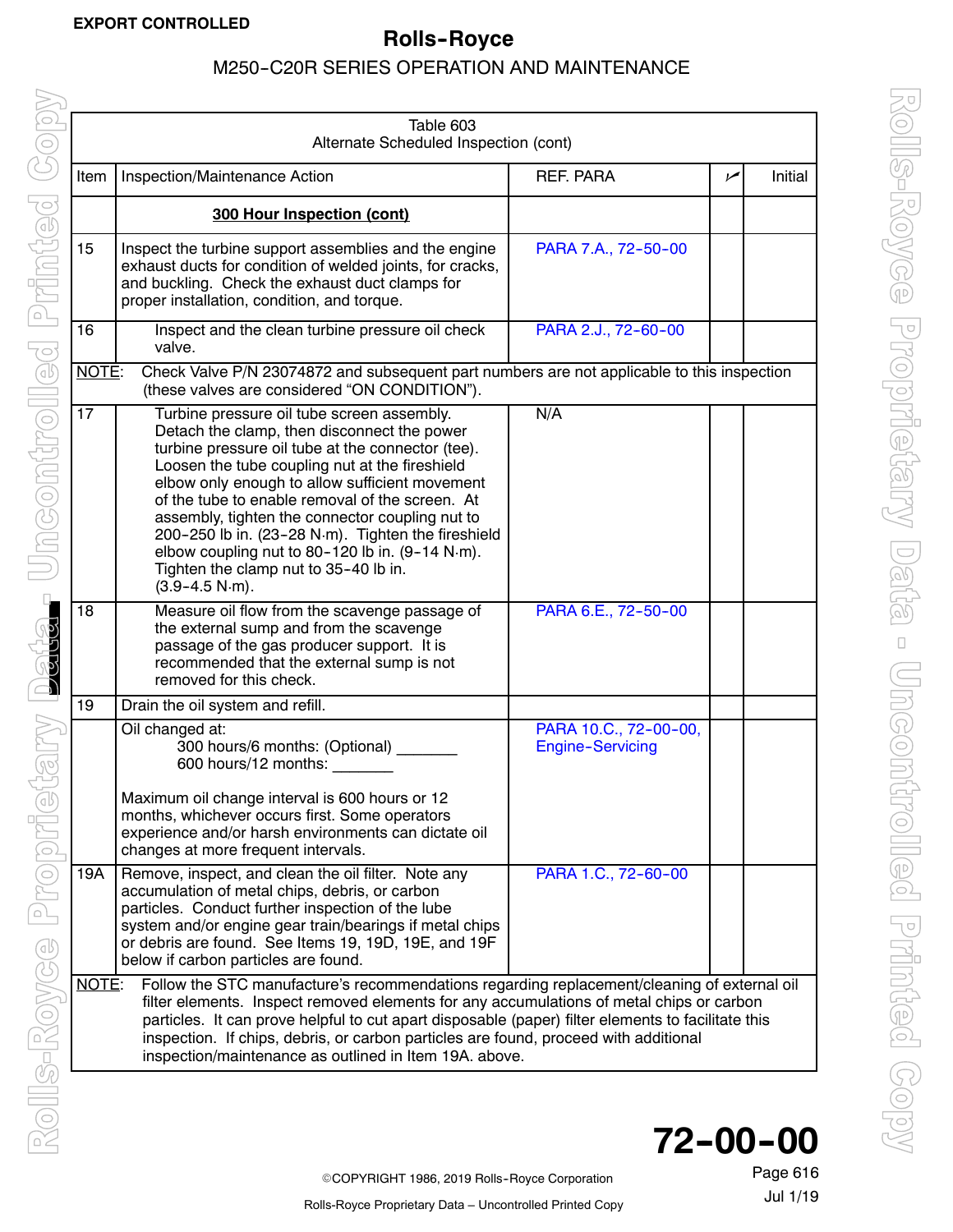### M250--C20R SERIES OPERATION AND MAINTENANCE

|      | Table 603<br>Alternate Scheduled Inspection (cont)                                                                                                                                                                                                                                                                                                                                                                                     |                                                  |    |         |
|------|----------------------------------------------------------------------------------------------------------------------------------------------------------------------------------------------------------------------------------------------------------------------------------------------------------------------------------------------------------------------------------------------------------------------------------------|--------------------------------------------------|----|---------|
| Item | Inspection/Maintenance Action                                                                                                                                                                                                                                                                                                                                                                                                          | REF. PARA                                        | مم | Initial |
|      | 300 Hour Inspection (cont)                                                                                                                                                                                                                                                                                                                                                                                                             |                                                  |    |         |
| 19B  | Inspect the magnetic chip detector plugs.                                                                                                                                                                                                                                                                                                                                                                                              | PARA 10.G., 72-00-00,<br><b>Engine-Servicing</b> |    |         |
| 19C  | Inspect the quick disconnect magnetic chip<br>detector plugs and flanged inserts for wear, if<br>installed.                                                                                                                                                                                                                                                                                                                            | PARA 10.G., 72-00-00,<br><b>Engine-Servicing</b> |    |         |
| 19D  | Visually inspect the external sump. Clean internal<br>carbonous deposits and build up from the sump or<br>replace if necessary.                                                                                                                                                                                                                                                                                                        | N/A                                              |    |         |
| 19E  | Inspect the scavenge oil strut in the power turbine<br>support. Clean carbonous deposits from the strut.                                                                                                                                                                                                                                                                                                                               | PARA 6.F., 72-50-00                              |    |         |
| 19F  | Inspect the No. 6 and 7 bearing pressure oil<br>nozzle. Clean internal carbonous deposits from<br>the nozzle.                                                                                                                                                                                                                                                                                                                          | PARA 6.H., 72-50-00                              |    |         |
| 19G  | Inspect the thermocouple assembly (TOT/MGT).                                                                                                                                                                                                                                                                                                                                                                                           | PARA 2.B., 77-20-01                              |    |         |
| 19H  | Remove and disassemble the fuel nozzle. Clean and<br>examine the fuel nozzle filter assembly. Assemble and<br>install fuel nozzle.                                                                                                                                                                                                                                                                                                     | $73 - 10 - 03$                                   |    |         |
| 20   | If installed, inspect the start counter for proper<br>operation (increase in count) and for loose, chafed,<br>frayed, or broken wires, and loose connectors.                                                                                                                                                                                                                                                                           | PARA 1., 74-20-03                                |    |         |
| 21   | (M250-C20R, -C20R/1, -C20R/1(RS) only) Inspect<br>the electrical harness for loose, chafed, frayed, or<br>broken wires, and loose connectors.                                                                                                                                                                                                                                                                                          | PARA 7., 73-21-00                                |    |         |
| 22   | Check the condition of the bleed valve gasket (without<br>removing bleed valve). Replace the gasket if air leaks<br>(blowouts) can be detected.                                                                                                                                                                                                                                                                                        | PARA 2., 75-10-02                                |    |         |
| 23   | Visually inspect the outer combustion case (sheet<br>metal and weld seams) for cracks. Pay particular<br>attention to the weld seams in the area of the igniter<br>plugs, dummy plug, drain valves, fuel nozzle bosses,<br>armpit braze patch and adjacent areas. Use a bright<br>light and mirror as necessary. The OCC does not have<br>to be removed. Perform a Leak Tec check for installed<br>OCC's and an FPI for removed OCC's. | PARA 2.B.(1), (2), (3),<br>and (4), 72-40-00     |    |         |
| 24   | Clean the burner drain valve.                                                                                                                                                                                                                                                                                                                                                                                                          | PARA 3., 72-40-00                                |    |         |
| 25   | Inspect the ignition lead for burning, chafing, or<br>cracking of conduit and loose connectors and broken<br>lockwire.                                                                                                                                                                                                                                                                                                                 | PARA 2., 74-20-02                                |    |         |
| 26   | Review the engine records for compliance with all<br>mandatory bulletins, inspections, and airworthiness<br>directives.                                                                                                                                                                                                                                                                                                                | N/A                                              |    |         |
| 27   | Review engine records for time limited parts<br>components, accessories, or modules.                                                                                                                                                                                                                                                                                                                                                   | N/A                                              |    |         |
| 28   | Enter component changes, inspection compliance,<br>etc., in the log book as required.                                                                                                                                                                                                                                                                                                                                                  | N/A                                              |    |         |

**72--00--00**

Page 617 Jul 1/19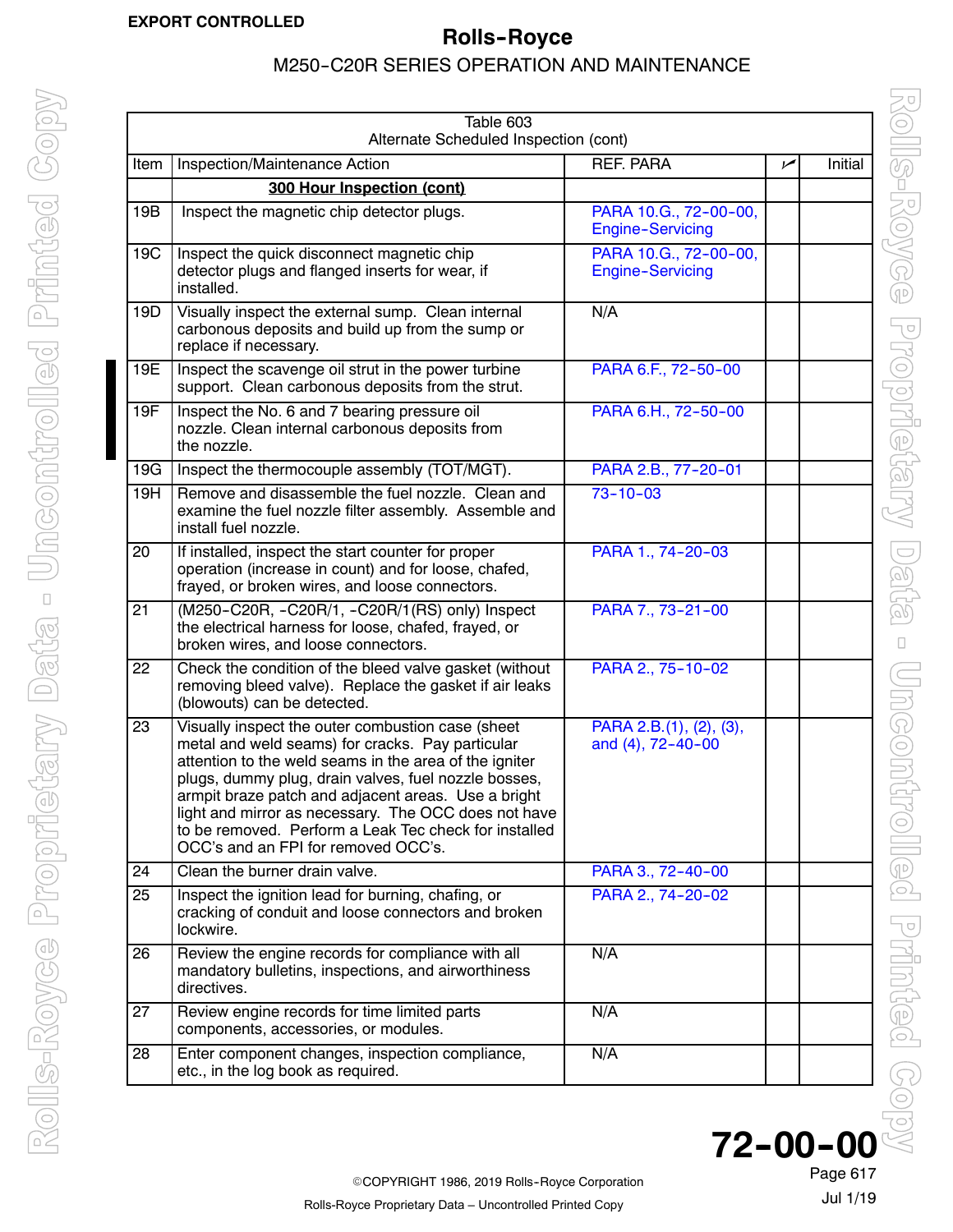# M250-C20R SERIES OPERATION AND MAINTENANCE

| Table 603<br>Alternate Scheduled Inspection (cont)                                                                                                                                                                                                                                                                                                                                                                                                                                                                                                                                                              |                                                                                                                                                                                                                                                       |                    |     |         |  |  |
|-----------------------------------------------------------------------------------------------------------------------------------------------------------------------------------------------------------------------------------------------------------------------------------------------------------------------------------------------------------------------------------------------------------------------------------------------------------------------------------------------------------------------------------------------------------------------------------------------------------------|-------------------------------------------------------------------------------------------------------------------------------------------------------------------------------------------------------------------------------------------------------|--------------------|-----|---------|--|--|
| Item                                                                                                                                                                                                                                                                                                                                                                                                                                                                                                                                                                                                            | Inspection/Maintenance Action                                                                                                                                                                                                                         | REF. PARA          | مما | Initial |  |  |
|                                                                                                                                                                                                                                                                                                                                                                                                                                                                                                                                                                                                                 | 300 Hour Inspection (cont)                                                                                                                                                                                                                            |                    |     |         |  |  |
| CAUTION:<br>INSPECTION FREQUENCY MUST BE BASED ON THE NATURE OF THE EROSIVE<br>AND/OR CORROSIVE ENVIRONMENT. THE OPERATING ENVIRONMENT CAN<br>DICTATE A MORE FREQUENT INSPECTION INTERVAL. FOR NON-COATED<br>COMPRESSOR WHEELS, THE INSPECTION MUST NOT EXCEED 300 HOURS OR 6<br>MONTHS. FOR COATED COMPRESSOR WHEELS, INSPECTION MUST NOT EXCEED<br>300 HOURS OR 12 MONTHS. FOR COMPRESSOR BLISKS, INSPECTION MUST NOT<br>EXCEED 300 HOURS OR 12 MONTHS. IF ANY WHEEL EXHIBITS CORROSION AND/OR<br>EROSION, THE INSPECTION REQUIREMENT MUST REVERT BACK TO 300 HOURS OR<br>SIX MONTHS.                         |                                                                                                                                                                                                                                                       |                    |     |         |  |  |
| 29                                                                                                                                                                                                                                                                                                                                                                                                                                                                                                                                                                                                              | Inspect the compressor case, blades, and vanes when<br>PARA 1.D.(8),<br>operating in an erosive and/or corrosive environment.<br>this Section and PARA<br>10X power magnification is recommended for<br>$5.C., 72-30-00$<br>corrosion pit inspection. |                    |     |         |  |  |
| <b>CAUTION:</b><br>AIRCRAFT INSTALLED ENGINE FUEL-PUMP FILTER DIFFERENTIAL PRESSURE<br>WARNING SYSTEMS AND/OR OPERATING EXPERIENCE CAN DICTATE<br>REPLACEMENT AT A LESSER TIME INTERVAL. IN NO INSTANCE WILL THE 300 HOUR<br>REPLACEMENT INTERVAL BE EXCEEDED.                                                                                                                                                                                                                                                                                                                                                  |                                                                                                                                                                                                                                                       |                    |     |         |  |  |
|                                                                                                                                                                                                                                                                                                                                                                                                                                                                                                                                                                                                                 | (M250-C20R,-C20R(ST),-C20R/1,-C20R/1(RS),-C20R/2,-C20R/4 engines only)                                                                                                                                                                                |                    |     |         |  |  |
| 30                                                                                                                                                                                                                                                                                                                                                                                                                                                                                                                                                                                                              | Replace the fuel filter element. Before discarding the<br>PARA 1.E., 73-10-01<br>filter, inspect for signs of contaminants. If any are<br>found, inspect the entire fuel system and clean if<br>necessary.                                            |                    |     |         |  |  |
| This filter is a throw-away item; it is not cleanable. Fuel filter replacement for the<br>NOTE:<br>M250-C20R/2(SP) engine (CECO suction pump, P/N 23051980 and subsequent) is not required<br>at 300 hours. Refer to the 500 Hour Scheduled Inspection in this table for the<br>M250-C20R/2(SP) requirement.                                                                                                                                                                                                                                                                                                    |                                                                                                                                                                                                                                                       |                    |     |         |  |  |
| CAUTION:<br>WHEN THERE IS EVIDENCE THAT THE FUEL PUMP FILTER HAS BEEN BYPASSED,<br>THE GAS PRODUCER FUEL CONTROL INLET FILTER, THE FUEL NOZZLE FILTER, THE<br>GOVERNOR FILTER, AND THE HIGH-PRESSURE FUEL FILTER, IF APPLICABLE, MUST<br>BE CLEANED. (REFER TO SPECIAL INSPECTIONS, 72-00-00, TABLE 604.) IF ANY<br>CONTAMINATION IS FOUND IN THE FUEL NOZZLE FILTER, THIS WILL REQUIRE THAT<br>THE FUEL CONTROL BE SENT TO AN AUTHORIZED REPAIR FACILITY FOR INTERNAL<br>CLEANING. REFERENCE MUST ALSO BE MADE TO THE AIRFRAME MAINTENANCE<br>MANUAL FOR FUEL SYSTEM MAINTENANCE FOLLOWING FUEL CONTAMINATION. |                                                                                                                                                                                                                                                       |                    |     |         |  |  |
|                                                                                                                                                                                                                                                                                                                                                                                                                                                                                                                                                                                                                 | (M250-C20R,-C20R/1,-C20R/1(RS),-C20R/2,-C20R/4,-C20R(ST) engines only)                                                                                                                                                                                |                    |     |         |  |  |
| 31                                                                                                                                                                                                                                                                                                                                                                                                                                                                                                                                                                                                              | Do a fuel pump bypass valve operation check when a<br>fuel filter is replaced.<br>NOTE: Applicable to Sundstrand/Pesco and Argo-<br>Tech/TRW manufactured pumps only.                                                                                 | PARA1.C., 73-10-01 |     |         |  |  |

**72--00--00**

Page 618 Jul 1/17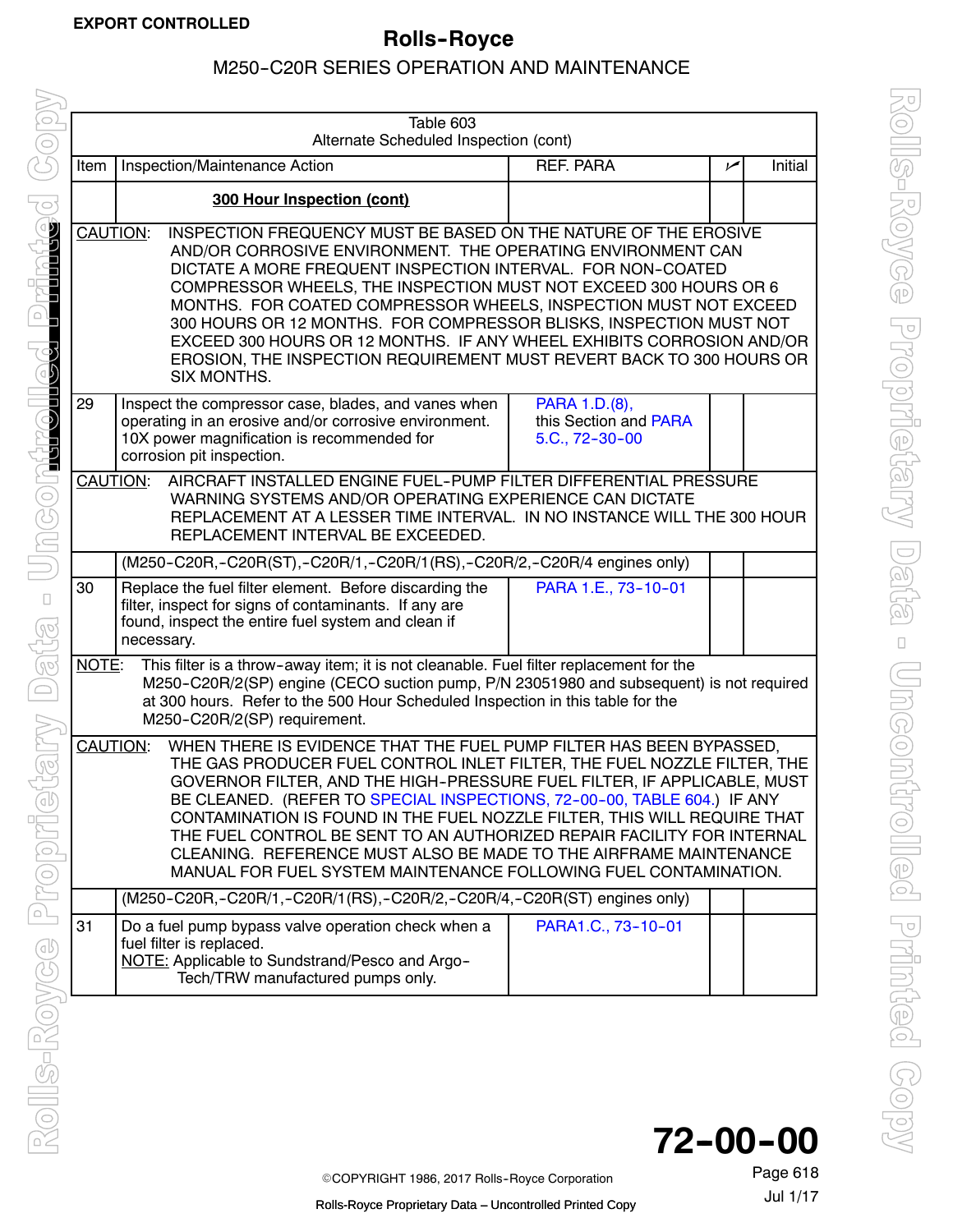1

# **Rolls--Royce**

#### M250--C20R SERIES OPERATION AND MAINTENANCE

| Table 603<br>Alternate Scheduled Inspection (cont) |                                                                                                                                                                                                                                                                                                                         |                     |     |         |
|----------------------------------------------------|-------------------------------------------------------------------------------------------------------------------------------------------------------------------------------------------------------------------------------------------------------------------------------------------------------------------------|---------------------|-----|---------|
| Item                                               | Inspection/Maintenance Action                                                                                                                                                                                                                                                                                           | <b>REF. PARA</b>    | مما | Initial |
|                                                    | 300 Hour Inspection (cont)                                                                                                                                                                                                                                                                                              |                     |     |         |
| 32                                                 | (M250-C20R, -C20R(ST), -C20R/1, -C20R/1(RS),<br>-C20R/2, -C20R/4 engines only.) Purge air from the<br>fuel system.                                                                                                                                                                                                      | PARA 2.D., 73-00-00 |     |         |
| 33                                                 | Remove, clean, and inspect the engine $P_c$ filter every<br>300 hours or earlier as engine performance dictates.                                                                                                                                                                                                        | PARA 3., 73-20-03   |     |         |
|                                                    | <b>Other Scheduled Inspections</b>                                                                                                                                                                                                                                                                                      |                     |     |         |
|                                                    | 600 Hour Inspection                                                                                                                                                                                                                                                                                                     |                     |     |         |
| $\mathbf{1}$                                       | Do the scavenge oil filter impending bypass functional<br>test per Facet Service Bulletin No. 090589 (Ref. Rolls-<br>Royce M250 CSL 4034) for this type of external scav-<br>enge filter system. Follow the Facet instructions and<br>time intervals, or follow this recommended inspection<br>interval each 600 hours. | N/A                 |     |         |
| $\overline{2}$                                     | Inspect and clean the No. 1 bearing oil pressure<br>reducer.                                                                                                                                                                                                                                                            | PARA 3., 72-30-00   |     |         |
|                                                    | 1000 Hour Inspection                                                                                                                                                                                                                                                                                                    |                     |     |         |
| $\mathbf{1}$                                       | Inspect the Py port on the Bendix power turbine gover-<br>nor per M250 CEB-A-73-4012.                                                                                                                                                                                                                                   | N/A                 |     |         |
| NOTE:                                              | If CEB-A-73-4015 or CEB-A-73-4031 have been accomplished, this inspection is not required.                                                                                                                                                                                                                              |                     |     |         |
|                                                    | 1500 Hour Inspection                                                                                                                                                                                                                                                                                                    |                     |     |         |
| $\mathbf{1}$                                       | Replace the fuel control filter assembly.                                                                                                                                                                                                                                                                               | PARA 4.A., 73-20-02 |     |         |
| $\overline{c}$                                     | Replace the high-pressure fuel filter element.<br>(M250-C20R/2(SP) engine only)                                                                                                                                                                                                                                         | PARA 1.C., 73-10-05 |     |         |
| 3                                                  | Inspect and clean the fuel pump inlet filter.<br>(M250-C20R/2(SP) engine only)                                                                                                                                                                                                                                          | PARA 1.D., 73-10-05 |     |         |
|                                                    | 1750 Hour Inspection                                                                                                                                                                                                                                                                                                    |                     |     |         |
| $\mathbf{1}$                                       | Inspect the $N2$ overspeed control mounting dampers<br>for tears, missing pieces, or deterioration of rubber any<br>time the $N2$ overspeed control is removed from the en-<br>gine or at 1750 hours, whichever comes first.<br>(M250-C20R,-C20R/1, -C20R/1(RS)).                                                       | N/A                 |     |         |

**72--00--00**